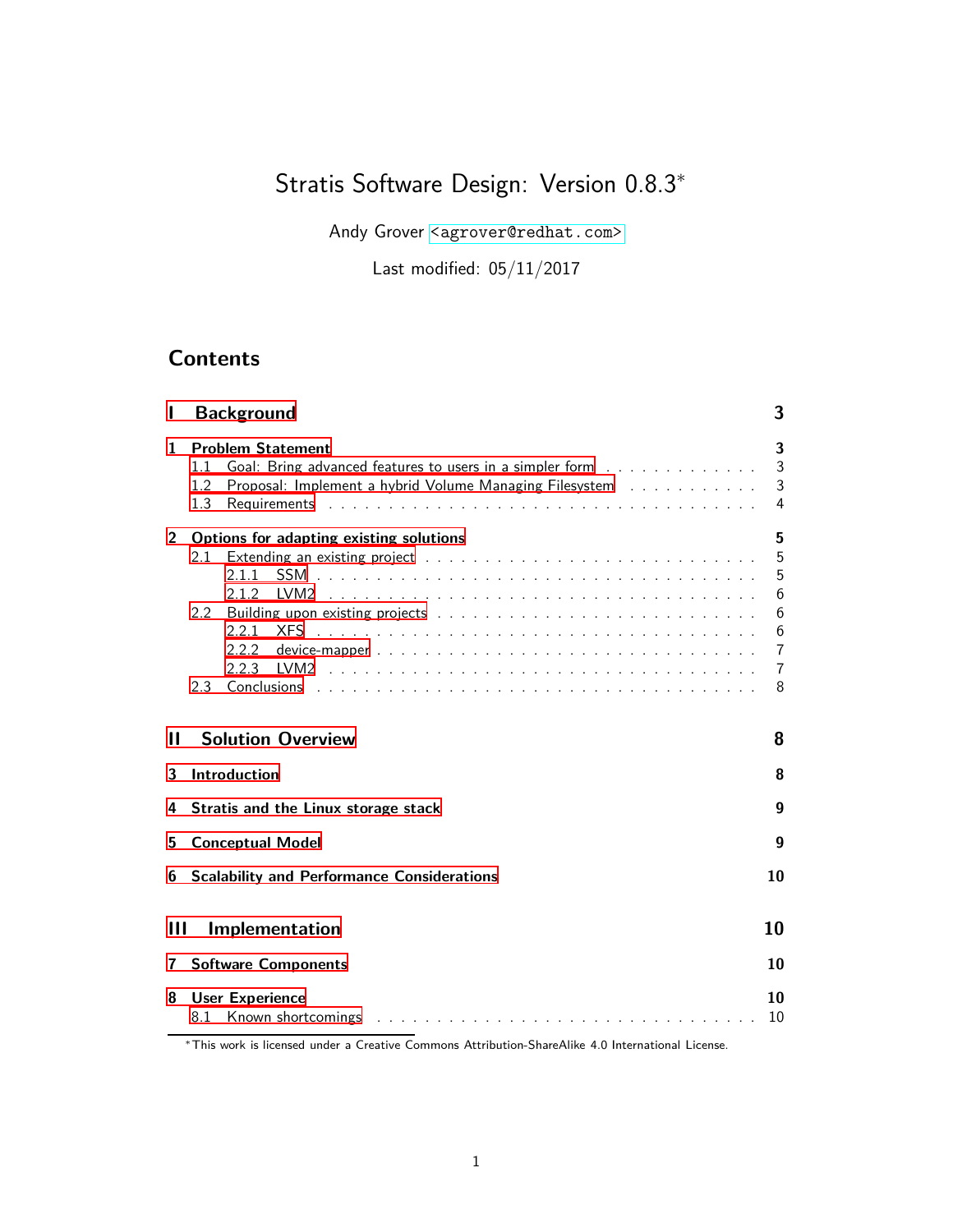| 9  |              |                          | <b>D-Bus Programmatic API</b> | 11 |
|----|--------------|--------------------------|-------------------------------|----|
|    | 9.1          |                          |                               | 11 |
|    | 9.2          |                          |                               | 11 |
|    |              | 9.2.1                    |                               | 11 |
|    |              | 9.2.2                    |                               | 11 |
|    |              |                          |                               |    |
|    | 10 Internals |                          |                               | 11 |
|    |              |                          |                               | 12 |
|    |              |                          |                               | 12 |
|    |              |                          |                               | 12 |
|    |              |                          |                               | 12 |
|    |              |                          |                               | 12 |
|    |              |                          |                               | 13 |
|    |              |                          |                               | 13 |
|    |              |                          |                               | 13 |
|    |              |                          |                               | 14 |
|    |              |                          |                               | 14 |
|    |              |                          |                               | 14 |
|    |              |                          |                               | 14 |
|    |              |                          |                               | 14 |
|    |              |                          |                               | 15 |
|    |              |                          |                               | 16 |
|    |              |                          |                               | 18 |
|    |              |                          |                               | 19 |
|    |              |                          |                               | 19 |
|    |              |                          |                               | 19 |
|    |              |                          |                               | 19 |
|    |              |                          |                               | 20 |
|    |              |                          |                               | 20 |
|    |              |                          |                               |    |
| IV |              |                          | <b>Development Plan</b>       | 20 |
|    |              |                          |                               |    |
|    |              |                          | 11 Implementation Details     | 20 |
|    |              |                          |                               |    |
|    |              |                          |                               |    |
|    |              |                          |                               | 21 |
|    |              |                          |                               | 21 |
|    |              |                          |                               | 21 |
|    |              |                          |                               | 21 |
|    |              |                          |                               |    |
|    |              |                          |                               |    |
|    |              |                          | 12 Delivery of Features       | 22 |
|    |              |                          |                               | 22 |
|    |              |                          |                               | 23 |
|    |              |                          |                               | 23 |
|    |              |                          |                               | 23 |
|    |              |                          |                               | 24 |
|    |              |                          |                               | 24 |
|    |              |                          |                               |    |
|    |              | 13 Schedule              |                               | 24 |
|    |              | <b>14 Open Questions</b> |                               | 24 |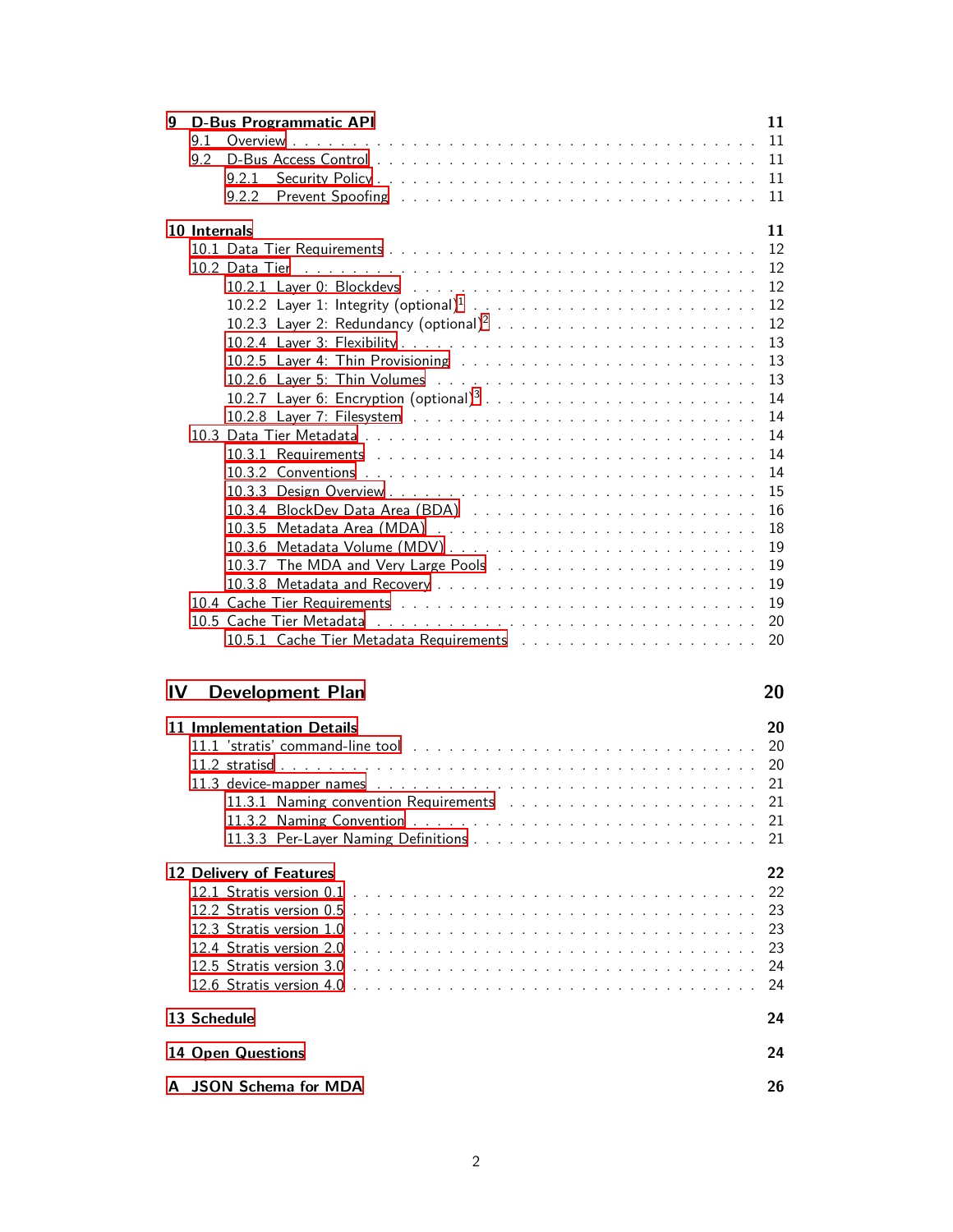# **Asking Questions and Making Changes to this Document**

This document can be found [in the stratis-docs repo,](https://github.com/stratis-storage/stratis-docs/blob/master/docs/design/StratisSoftwareDesign.lyx) and is written using  $L\gamma X$  2.2.2. Please ask any questions by opening an issue, and propose changes as pull requests.

# **Executive Summary**

Stratis is a new tool that meets the needs of Red Hat Enterprise Linux (RHEL) users calling for an easily configured, tightly integrated solution for storage that works within the existing Red Hat storage management stack. To achieve this, Stratis prioritizes a straightforward command-line experience, a rich API, and a fully automated, externally-opaque approach to storage management. It builds upon elements of the existing storage stack as much as possible, to enable delivery within 1-2 years. Specifically, Stratis initially plans to use device-mapper and the XFS filesystem. Extending or building on SSM [2.1.1](#page-4-2) or LVM [2.1.2](#page-5-0) was carefully considered. SSM did not meet the design requirements, but building upon LVM may be possible with some development effort.

# <span id="page-2-0"></span>**Part I Background**

# <span id="page-2-1"></span>**1 Problem Statement**

RHEL has gained many storage-related features over the years, but each of these features has required the user to manage the configuration of these features in a layered, additive manner. Genuinely new and useful features such as thin provisioning, RAID, and multipath are dependent on the user correctly configuring many different tools to achieve a complete result. Furthermore, since storage administration tools are focused on the command-line, higher-level management tools must each individually build upon the inherently risky proposition of treating the humanfocused syntax and output of command-line interface (CLI) tools as a stable programmatic API. This causes a waste of effort and opportunity for bugs, as each administration tool builds its own internal API for the feature on top of the lower level tool's CLI.

## <span id="page-2-2"></span>**1.1 Goal: Bring advanced features to users in a simpler form**

Linux storage features are modular and stackable. This promotes flexibility but leads to a huge number of possible configurations. This requires the user manage the stack because there's not enough commonality to enable automation.

However, there is generally a single design that can work for most use cases. By assuming a fixed layering of storage features (some of which may be optional), we enable software to effectively manage these on behalf of the user.

Once this is done, the details of how the solution is implemented are less of a concern to the user. The user can express what remains – what hardware resources to use, what features are desired, how storage should be logically presented – using a small number of object types with well-defined relations. This leaves software in a good position to manage the stack and handle most issues without user involvement.

## <span id="page-2-3"></span>**1.2 Proposal: Implement a hybrid Volume Managing Filesystem**

In the past ten years, volume-managing filesystems (VMFs) such as ZFS and Btrfs have come into vogue and gained users, after being previously available only on other UNIX-based operating systems. These incorporate what would be handled by multiple tools under traditional Linux into a single tool. Redundancy, thin provisioning, volume management, and filesystems become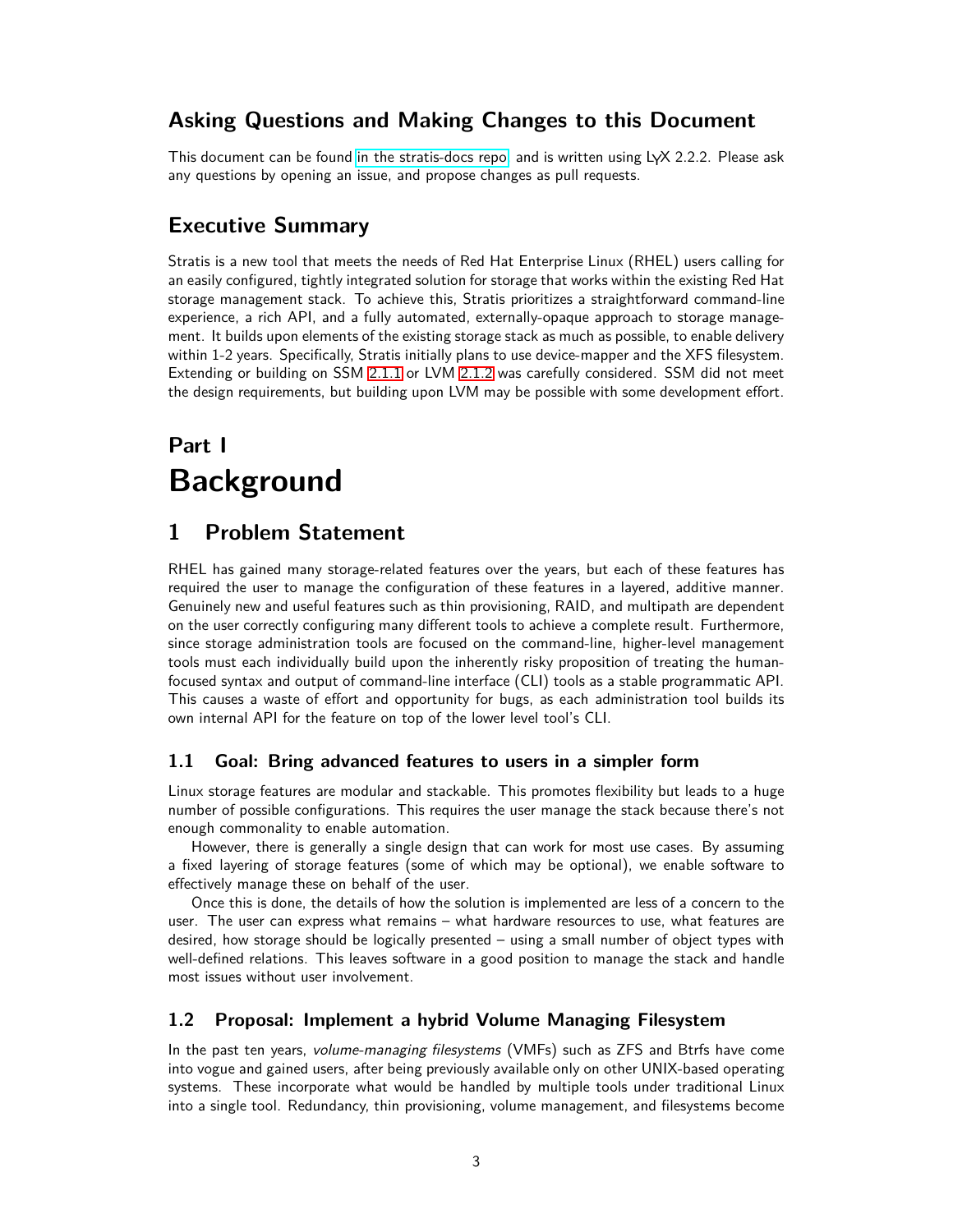features within a single comprehensive, consistent configuration system. Where a traditional Linux storage stack exposes the layers of block devices to the user to manage, VMFs hide everything in a *pool*. The user puts raw storage in the pool, the VMF manages the storage in the pool, providing the features the user wants, and allows the user to create filesystems from the pool without being concerned with the details.

Unfortunately, existing VMFs aren't easily used on RHEL. ZFS isn't an option RHEL can embrace due to licensing (Ubuntu notwithstanding.) Btrfs has no licensing issues, but after many years of work it still has significant technical issues that may never be resolved.

We can see from the tremendous resources that have gone into these two projects that writing a VMF is a tremendous, time-consuming effort. We also can hear our users demanding their features and ease of use.

Rather than writing a new VMF from scratch, Stratis proposes to satisfy VMF-like requirements by managing existing technologies on behalf of the user, so that users can manage their storage using high-level concepts like "pool" and "filesystem", and remain unconcerned with the sizable stack of layered blockdevs doing all the work under the covers.

This is also a chance to learn from the benefits and shortcomings of existing solutions. We should not just copy ZFS. ZFS is now fifteen years old and the storage landscape has changed since its design. We seek to satisfy the same needs that ZFS does, but also integrate more tightly into today's increasingly automated storage management solutions that span the data center as well as the local machine. This is made possible by a hybrid, userspace-based approach.

#### <span id="page-3-0"></span>**1.3 Requirements**

- 1. Make features easier to use in combination with each other: thin provisioning, snapshots, integrity, redundancy, multipath, encryption, hardware reconfiguration, monitoring, and a caching tier
- 2. Simple and comprehensive command-line interface
	- (a) Simple
		- i. Single way to do things
		- ii. Do not expose internal implementation details. Gives Stratis more implementation freedom, and of little value since internals are too complex to make manual user repairs practical
		- iii. User typically will not use on a daily basis
			- A. Consistent commands that a user can guess at, and probably be right
			- B. Require explicitness from the user for potentially data-losing operations
	- (b) Comprehensive
		- i. User must master only one tool
		- ii. Helps user learn: if task not possible through tool, it must not be worth doing (or a good idea)
- 3. Programmatic language-neutral API for higher-level management tool integration
	- (a) A clear next step for users after hitting the limitations of scripting the CLI
	- (b) Encourages tight integration and use of all features by higher-level tools
- 4. Event-driven monitoring and alerts
	- (a) Monitoring and alert messages expressed in terms of Stratis user-visible simple concepts, not implementation details
	- (b) Low CPU/memory overhead to monitoring
	- (c) Only alert when action really is needed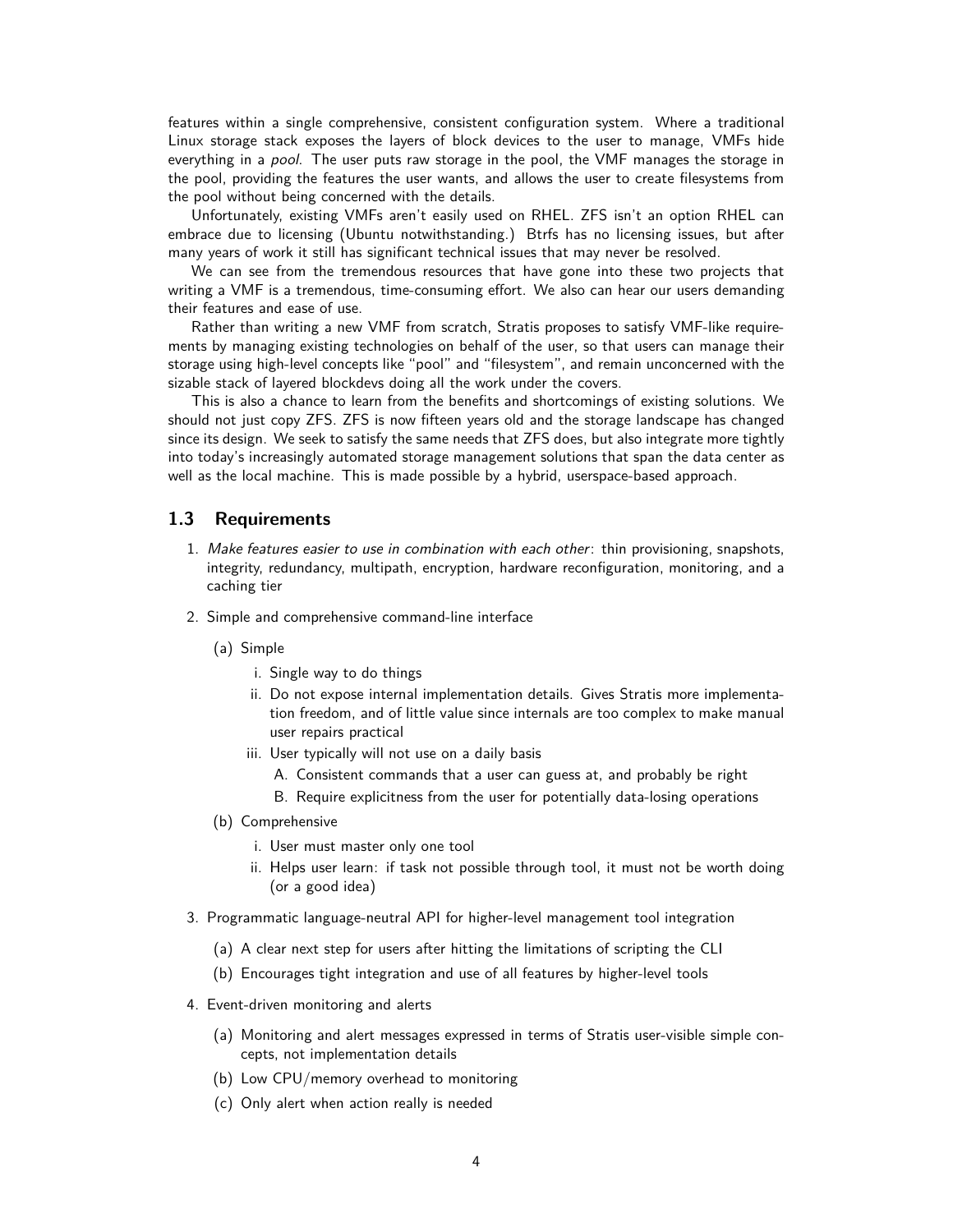- (d) Fail gracefully if alerts are unheeded
- 5. Eliminate manual resizing of filesystems
	- (a) Numerous problem reports throughout the years indicate that resizing filesystems is an area where users feel unease, due to potential data loss if a mistake is made. No real reason to require the user do this any more.
	- (b) Simpler for DevOps
	- (c) Makes storage "demand-allocated", similar to virtual memory. Current technology allows us to manage a filesystem's actual usage up (growfs) or down (thin provisioning).
- 6. Initrd-capable
	- (a) Allows root fs, all other filesystems except /boot to use Stratis. Needed for ease of use
	- (b) Limited environment no Python or DBus but can use device-mapper
- 7. Bootable (planned see [12.6\)](#page-23-1)
	- (a) Feels like a "real" filesystem if no secondary filesystem is needed for boot
	- (b) Enables Stratis features to be used by system image, e.g. booting from a snapshot, and allowing /boot to grow
	- (c) Requires explicit support in bootloader (Grub2)
	- (d) device-mapper not available
- 8. Adaptable to emerging storage technologies
	- (a) Persistent memory
		- i. Block-appearing pmem can be used by Stratis
		- ii. byte-addressible pmem see [12.6](#page-23-1)
- 9. Implementable in 1-2 years
	- (a) We're already behind, waiting another 10 years isn't an option

# <span id="page-4-0"></span>**2 Options for adapting existing solutions**

As part of early requirements-gathering, the team looked at existing projects in this space, both as candidates for building upon to create a solution, as well as if an existing project could be extended to meet the requirements.

### <span id="page-4-2"></span><span id="page-4-1"></span>**2.1 Extending an existing project**

#### **2.1.1 SSM**

System Storage Manager [\(SSM\)](https://access.redhat.com/documentation/en-US/Red_Hat_Enterprise_Linux/7/html/Storage_Administration_Guide/ch-ssm.html) provides a command line interface to manage storage in existing technologies. Our interest in SSM was to determine if it would be an existing project we could extend to meet our requirements.

SSM provides a unified interface for three different "backends": LVM, Btrfs, and crypto. However, if we wish to provide a simple, unified experience, the first step would likely be to pick one of the backends and build around its capabilities. This eliminates complexity from the CLI - no need for the user to pick a backend or encounter commands that happen to not work based upon the chosen backend, but obviates much of the point of SSM.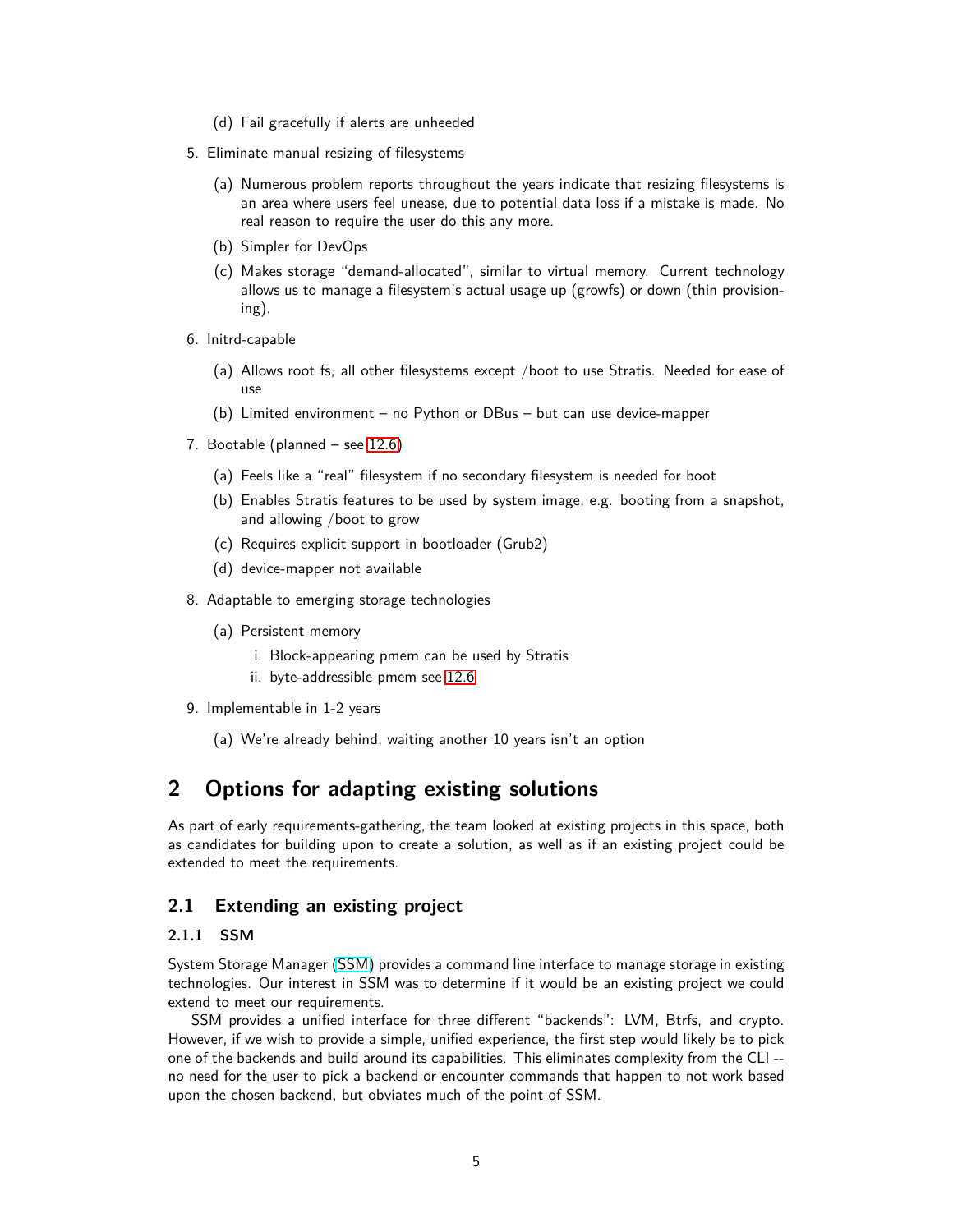SSM does not provide a programmatic API. It internally contains "ssmlib", which could be enhanced and exposed, but would be Python-only. ssmlib is also built around executing command-line tools, which can cause issues.

SSM is not a daemon. We'd need to modify SSM to operate on a daemon model. An ongoing presence is needed for fault monitoring but also automatic filesystem and thinpool extensions.

SSM doesn't currently support RAID5/6, thin provisioning, or configuring a cache tier.

SSM is written in Python, which would limit its ability to be used in an early-boot environment.

SSM does not provide functionality for error recovery. If the storage stack encounters an error the user has to use the individual tools in the stack to correct. Thus greatly diminishing the ease of use aspect and value proposition of SSM.

#### **Analysis**

Extending SSM does not meet the requirements.

### <span id="page-5-0"></span>**2.1.2 LVM2**

Logical Volume Manager [\(LVM2\)](https://en.wikipedia.org/wiki/Logical_Volume_Manager_(Linux)) is the nearly universally-used volume manager on Linux. It provides the "policy" that controls device-mapper. It adds:

- On-disk metadata format to save and restore configuration across boot
- Usage model built on Physical Volume, Volume Group, and Logical Volume (PV, VG, LV) concepts.
- A comprehensive set of command line tools for configuring linear, raid, thinpool, cache, and other device-mapper capabilities
- Monitoring, error handling, and recovery
- LV resize; PVs may be added or removed from a VG
- Snapshots and thin snapshots
- Choice of user-guided or automatic allocation/layout within the VG

#### **Analysis**

Adding the capability to manage filesystems to LVM isn't something that has been much considered. Extending LVM2 would make it very hard to achieve simplicity of interface, given the conflicting requirement to maintain backwards compatibility with what LVM provides now.

### <span id="page-5-2"></span><span id="page-5-1"></span>**2.2 Building upon existing projects**

#### **2.2.1 XFS**

[XFS](https://en.wikipedia.org/wiki/XFS) is a highly respected non-volume-managing filesystem. To meet the goal of eliminating manual filesystem resizing by the user, Stratis requires the filesystem used have online resize (or at least online grow) capabilities, which XFS does. Use of XFS on top of thin provisioning also makes proper initial sizing important, as well as choosing sizes for XFS on-disk allocations that match those used by the underlying thin-provisioning layer, to ensure behavior with the two layers is optimal.

#### **Analysis**

XFS meets the requirements and currently seems like the best choice.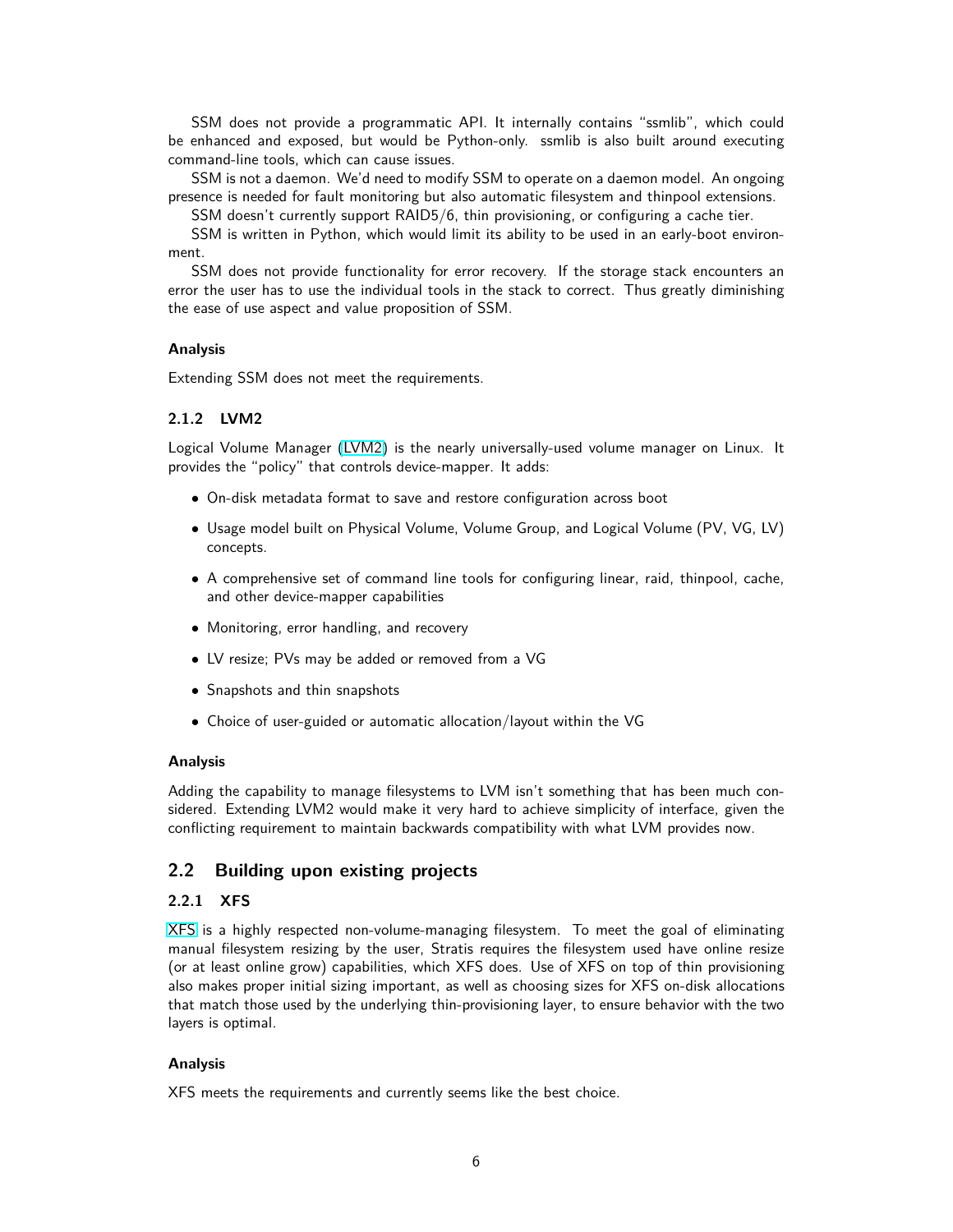#### <span id="page-6-0"></span>**2.2.2 device-mapper**

[device-mapper](https://en.wikipedia.org/wiki/Device_mapper) is a framework provided by the Linux kernel for creating enhanced-functionality block devices on top of physical block devices. These new devices can add support for RAID, thin provisioning, encryption, multipath devices, caching devices, and more. The framework provides the ability to configure and layer these capabilities, but no facilities for saving or restoring a configuration. device-mapper provides [mechanism, but no policy.](http://www.personal.kent.edu/~rmuhamma/OpSystems/Myos/mechanicPolicy.htm)

#### **Analysis**

Using devicmapper directly would require that an upper layer implement its own on-disk metadata format and handle some tasks in a similar manner to LVM2.

#### <span id="page-6-1"></span>**2.2.3 LVM2**

See [2.1.2](#page-5-0) for a description of LVM2 capabilities.

LVM is a mature software project that implements volume management. For Stratis, the question is whether the benefits of internally using LVM2 outweigh the costs.

#### **Issues with Building on LVM2**

Note: This assumes the implementation described in Part [III.](#page-9-1) Note: lvm-team has raised objections to items on this list.

- Policy+mechanism vs policy+policy+mechanism: LVM2 is configurable but has limitations. e.g. we might wish to let the user define a block device as only to be used to replace a failed disk in a raidset. However LVM raid\_fault\_policy="allocate" will use any free PV, not just one explicitly reserved.
- A good API needs the ability to convey meaningful and consistent errors for other applications to interpret. The lvm command line employs a simple exit code strategy. The error reason is embedded in stderr in free form text that changes without notice. Thus it is virtually impossible for any lvm command line wrapper to provide meaningful and consistent error codes other than success or failure. Note: Lvm has recently added JSON output which contains the ability to add more meaningful and useful error codes, but this functionality is not implemented and non-trivial in scope to complete.
- lvm-dbus cannot be used because it requires Python and D-Bus, neither of which are available in initrd
- Stratis-managed LVM2 devices would show up in LVM2 device & volume listings, which would cause user confusion
- Using LVM2 for metadata tracking is good, but only if upper layer has no metadata storage needs of its own. What about tags? Tags can't store JSON objects since ' $\left[\right]\right\}$ ," are not allowed in tags.
- LVM2 metadata format prevents new metadata schemes, such as tracking thin volumes separately from PV metadata, or metadata backup copy not also at the tail of the blockdev.
- Use of new device-mapper features delayed by LVM2 implementation and release cycle.
- One big argument by LVM2 proponents is that LVM2 is a large, long-lived project that has learned many things the hard way, and it would be foolish to abandon all that value by starting over.
	- **–** Must we use the code, or can we take lessons from LVM2 devs and incorporate them independently? Maybe fix some things that backwards-compatibility makes impossible to fix in LVM2?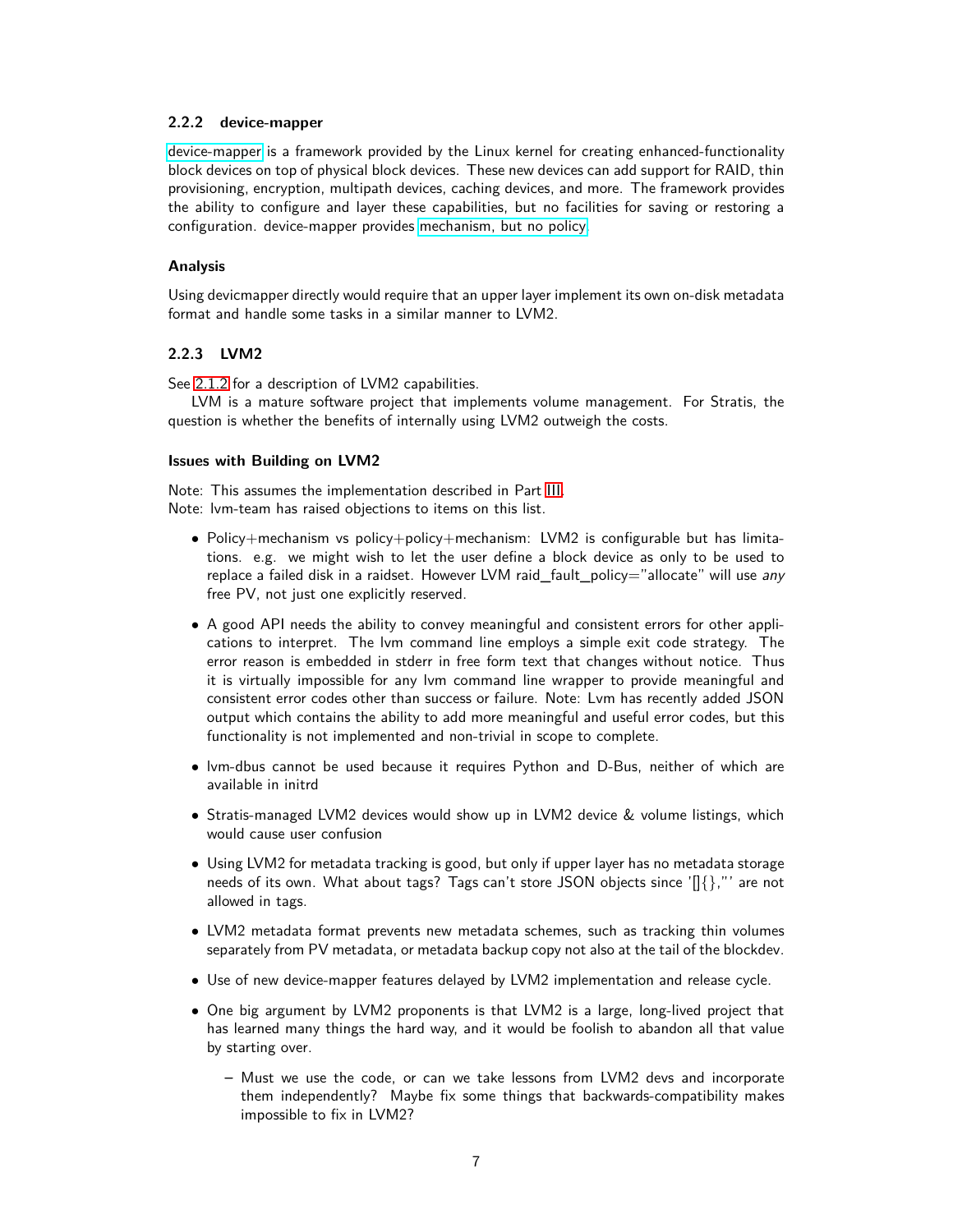- **–** Large parts of the codebase don't benefit Stratis:
	- ∗ File-based & configurable Locking: not needed since everything is serialized through stratisd
	- ∗ daemons/\* including clvmd
	- ∗ Udev: stratisd assumes udev & listens for udev events
	- ∗ Filter/global\_filter
	- ∗ Caching: not needed, daemon is authoritative
	- ∗ profiles
	- ∗ preferred names ordering
	- ∗ lvm.conf display settings: not needed, up to API client
	- ∗ dev\_manager: Stratis layers are predefined, much simpler
	- ∗ config\_tree
	- ∗ report: beyond Stratis scope
	- ∗ Command-line tools, option parsing: handled in cli, reduced in scope
	- ∗ lib/misc/\*: not needed or handled via libraries
	- ∗ Multi-metadata-format support
- **–** What would Stratis benefit from?
	- ∗ on-disk metadata format
	- ∗ Best policy for duplicate/absent/corrupted block devices
	- ∗ fault tolerance/recovery
	- ∗ pool/snapshot monitoring

#### **Analysis**

While we cannot dismiss using LVM as an option for the future, currently there are some areas that it does not meet Stratis requirements. There are also questions about the best way to interface with LVM that need to be resolved prior to its adoption.

### <span id="page-7-0"></span>**2.3 Conclusions**

Based on looking at the existing available building blocks, the best option is to build Stratis as a new project that initially makes use of XFS and device-mapper in its implementation. In parallel, request enhancements to LVM2 to enable its substitution for device-mapper when the enhancements are implemented. This lets Stratis proceed without delay to a point where it can be placed in prospective users' hands to start getting feedback, and will allow Stratis to eventually use LVM2, and avoid duplicating functionality that LVM2 already provides.

# <span id="page-7-1"></span>**Part II Solution Overview**

# <span id="page-7-2"></span>**3 Introduction**

Stratis is a local storage solution that lets multiple logical filesystems share a pool of storage that is allocated from one or more block devices. Instead of an entirely in-kernel approach like ZFS or Btrfs, Stratis uses a hybrid user/kernel approach that builds upon existing block capabilities like device-mapper, existing filesystem capabilities like XFS, and a user space daemon for monitoring and control.

The goal of Stratis is to provide the conceptual simplicity of volume-managing filesystems, and surpass them in areas such as monitoring and notification, automatic reconfiguration, and integration with higher-level storage management frameworks.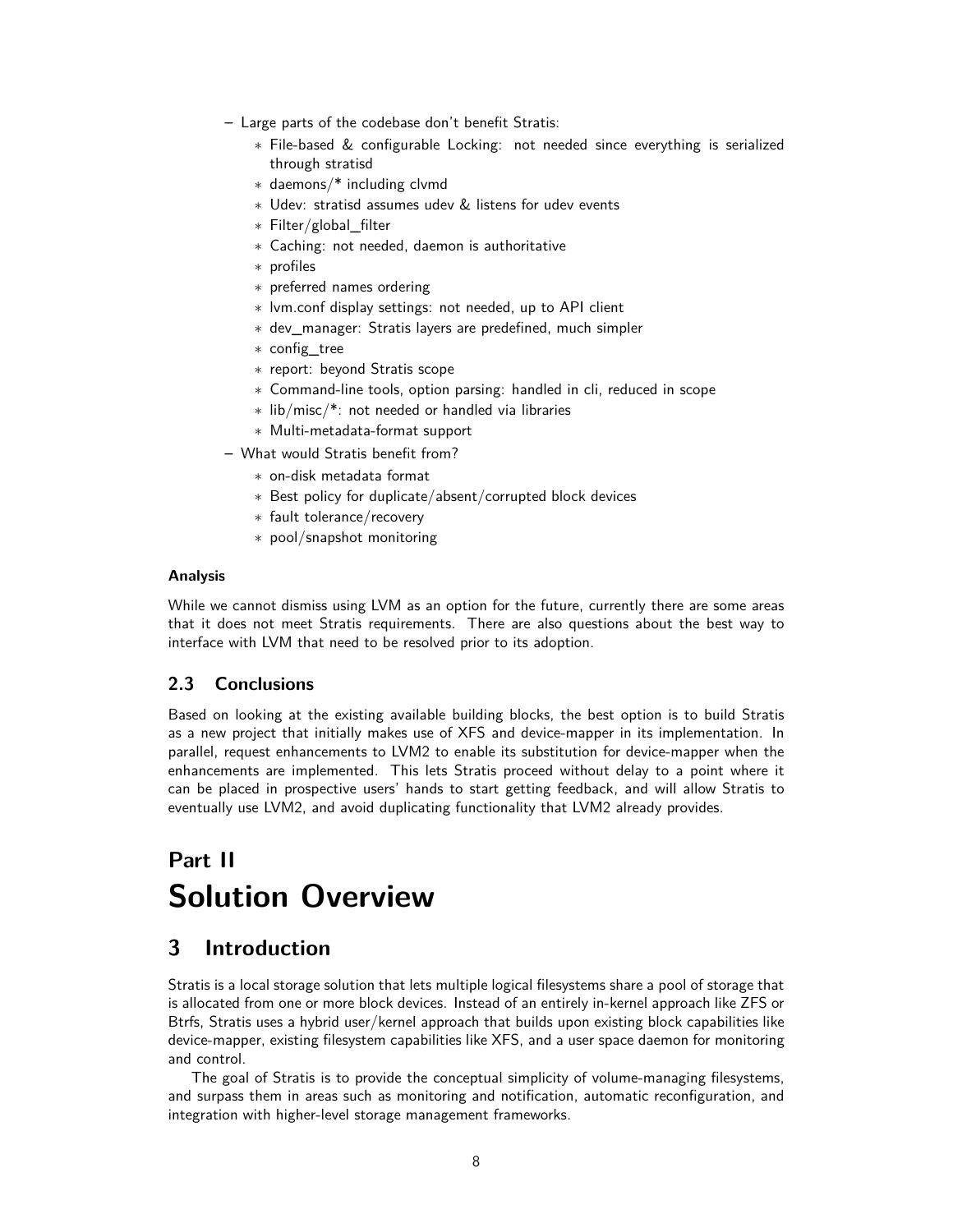# <span id="page-8-0"></span>**4 Stratis and the Linux storage stack**

Stratis simplifies many aspects of local storage provisioning and configuration. This, along with its API, would let projects dependent on configuring local storage do so much more easily.

For example, installing the OS to a Stratis pool using Anaconda. After selecting the disks to use for the pool, the first benefit would be the complex flow around sizing of filesystems could be omitted. Second, since Stratis has an API, Anaconda could use it directly, instead of needing work in Blivet to build an API on top of command line tools.

Other management tools like Cockpit, virtualization products like RHEV, or container products like Atomic would find it much simpler and less error-prone to use storage and snapshots with Stratis, for the same two reasons: don't need to worry about per-filesystem sizing (only that the pool has enough "backing store"); and the API, which allows better tool-to-tool integration than using CLI programmatically.



Figure 1: Stratis in the Linux Storage Management Stack

There are existing libraries that handle CLI-to-API for both Anaconda and Cockpit. These could be extended to support Stratis, or not.

## <span id="page-8-1"></span>**5 Conceptual Model**

Stratis's conceptual model consists of blockdevs, pools, and filesystems. A pool is created from one or more blockdevs (block devices), after which filesystems may be created from the pool. Filesystems are mountable hierarchical collections of files that allocate backing storage from the pool on an as-needed basis. The key difference between a Stratis filesystem and a conventional Unix filesystem is that Stratis filesystem sizes are not managed by the user, but by Stratis.

Since a single system may have multiple pools, each pool has a name, as does each filesystem within a pool. Each pool has a data redundancy level, which may be none, raid1, raid5, raid6, or raid10. The default is none. The pool's cache also has a redundancy level that also defaults to none. This redundancy level applies to all storage allocated within the pool.

Stratis supports unlimited blockdevs and  $2^{24}$ filesystems per pool. However, practical limits on these values may compell users to restrict themselves to significantly smaller numbers of blockdevs and filesystems.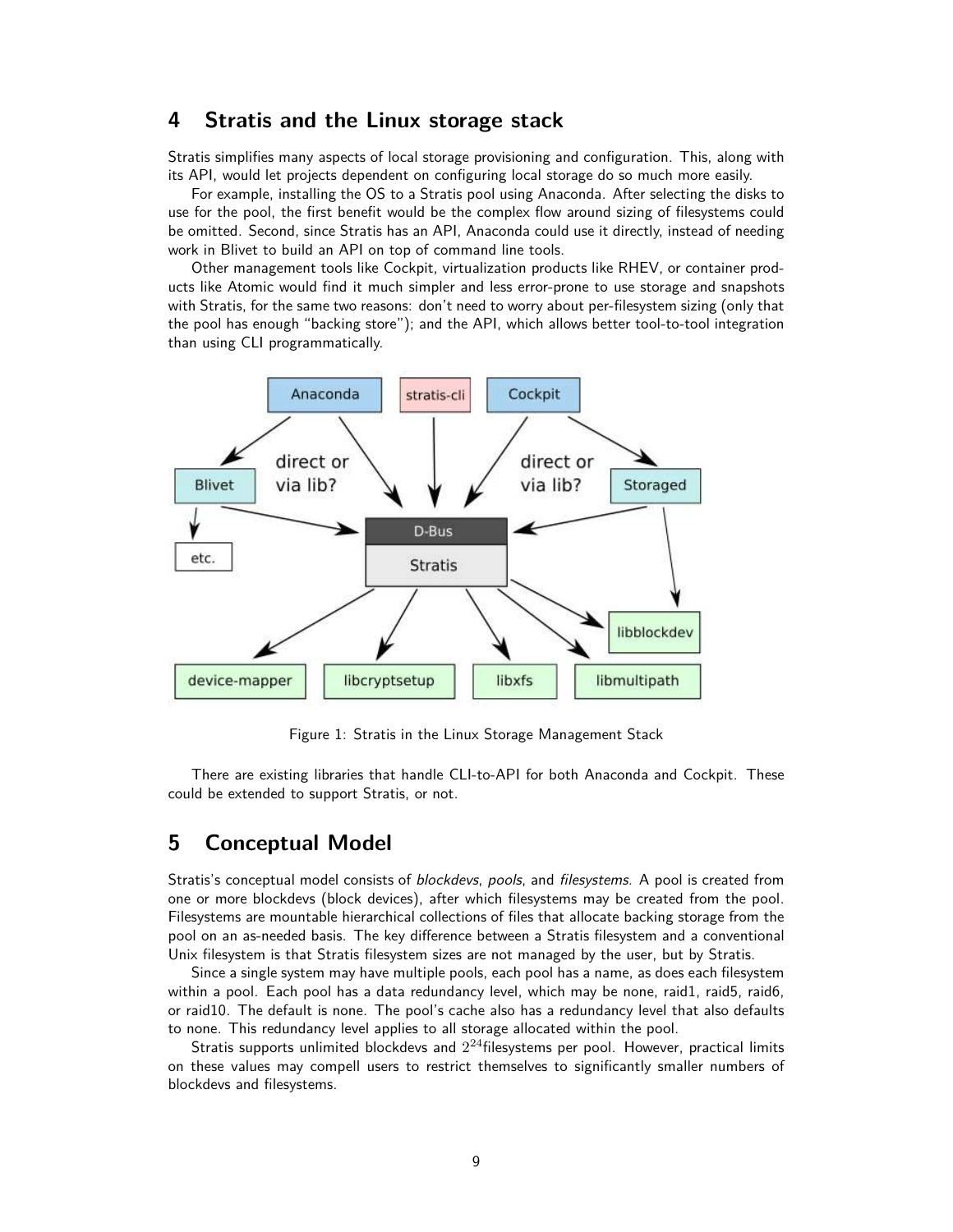A pool must be created with an initial set of blockdevs in order to be usable. Additional blockdevs may be added after the pool is created. Blockdevs may also be removed from a pool, if certain preparations are performed and conditions are met.

A new filesystem is either a new empty filesystem or a snapshot of an existing filesystem within the pool. Immediately after creation a snapshot and its origin will reference the same set of data blocks. Although Stratis does not distinguish between snapshots and filesystems, treating both as first-class filesystems, Stratis will maintain the relation between the snapshot and its origin to aid users.

# <span id="page-9-0"></span>**6 Scalability and Performance Considerations**

Stratis doesn't optimize performance within its data tier. The justification is that adding an SSD caching tier, or even moving to all-SSD storage, is likely to be a better solution if performance is a consideration. Stratis therefore focuses only on resiliency, integrity, and ease of management in the data tier.

# <span id="page-9-1"></span>**Part III Implementation**

## <span id="page-9-2"></span>**7 Software Components**

Stratis consists of a command-line tool, stratis, and a service, stratisd.

stratis implements the command-line interface, and converts commands into D-Bus API calls to stratisd.

stratisd implements the D-Bus interface, and manages and monitors Stratis internal pool blockdevs, as described below. It is started by the system and continues to run as long as Stratis pools or blockdevs are present in the system.

## <span id="page-9-3"></span>**8 User Experience**

Stratis has a command-line tool that enables the administrator to create a Stratis pool from one or more blockdevs, and then allocate filesystems from the pool.

See reference implementation at <https://github.com/stratis-storage/stratis-cli> for the most up-to-date status of the CLI design.

This component is not required to be installed, in cases such as an appliance where a higherlevel application such as Cockpit or Ansible uses the D-Bus API directly.

### <span id="page-9-4"></span>**8.1 Known shortcomings**

Stratis' goal is to hide the complexity of its implementation from the user, but by using a reuse/layering approach to its implementation, there will be places where Stratis' implementation details will peek through. This could cause user confusion, and also could threaten Stratis integrity if the user makes changes.

- For Stratis filesystems, 'df' will report the current used and free sizes as seen and reported by XFS. This is not useful information, because the filesystem's actual storage usage will be less due to thin provisioning, and also because Stratis will automatically grow the filesystem if it nears XFS's currently sized capacity.
- Users should not try to reformat or reconfigure XFS filesystems that are managed by Stratis. Stratis has no way to enforce this or warn the user to avoid this, other than in the documentation.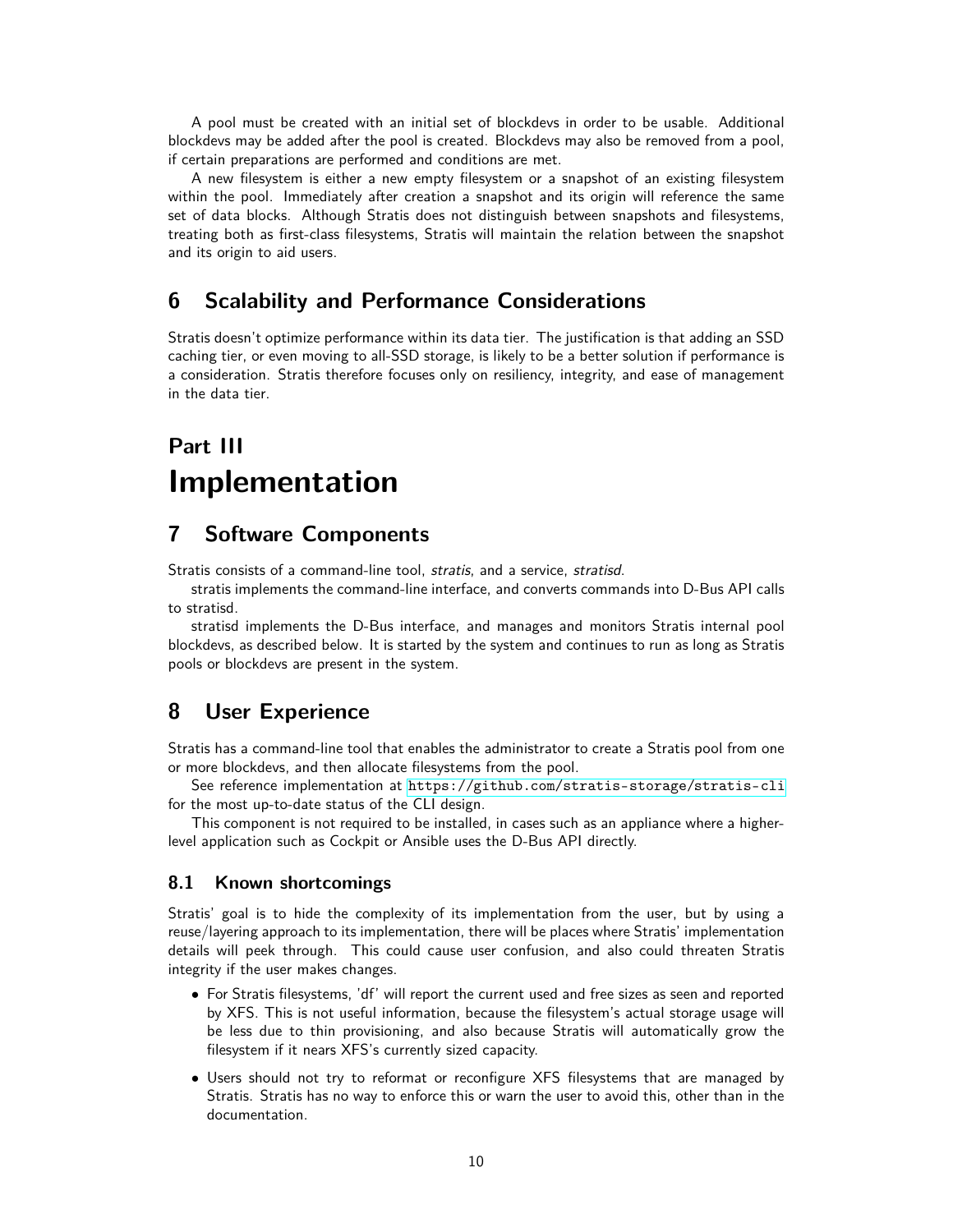- Stratis will use many device-mapper devices, which will show up in 'dmsetup' listings and /proc/partitions. Similarly, 'lsblk' output on a Stratis system will reflect Stratis' internal workings and layers, which ideally would be hidden from the user.
- Stratis requires a userspace daemon, which must remain running at all times for proper monitoring and pool maintenance.

# <span id="page-10-0"></span>**9 D-Bus Programmatic API**

The Stratis service process exposes a D-Bus interface, for other programs to integrate support for Stratis. This is considered the primary Stratis interface. The command-line tool uses the D-Bus API.

## <span id="page-10-1"></span>**9.1 Overview**

The D-Bus API is a thin layer which receives message on the D-Bus, processes them, transmits them to the Stratis engine, receives the results from the engine, and transmits a response on the D-Bus. It does the minimum amount of processing necessary to invoke the methods of the underlying engine and to place the results on the D-Bus. When processing method calls, its responsibilities are confined to:

- Receiving arguments and verifying that they conform to the signature of the invoked method.
- Transforming method arguments received on the D-Bus to arguments of the appropriate type to be passed to engine methods.
- Converting tuple arguments used to represent non-mandatory arguments to values which inhabit the Rust Option type.
- Invoking the appropriate engine methods and capturing their return values.
- Marshalling the appropriate return values to place on the D-Bus along with the return code and message.
- Adding or removing objects from the D-Bus tree.

When generating property values, it need not process arguments, since there are none, nor does it add or remove objects from the D-Bus tree. It may still invoke engine methods in order to obtain the property values.

The D-Bus API is implemented using the dbus-rs library $^4$  $^4$ .

The Stratisd D-Bus API Reference Manual contains a description of the API.

## <span id="page-10-3"></span><span id="page-10-2"></span>**9.2 D-Bus Access Control**

- **9.2.1 Security Policy**
- <span id="page-10-5"></span><span id="page-10-4"></span>**9.2.2 Prevent Spoofing**

# **10 Internals**

Stratis internals aim to be opaque to the user. This allows its implementation maximum flexibility to do whatever it needs in Stratis version 1, as well as to be extended in later versions without violating any user-visible expectations.

<span id="page-10-6"></span><sup>4</sup><https://github.com/diwic/dbus-rs>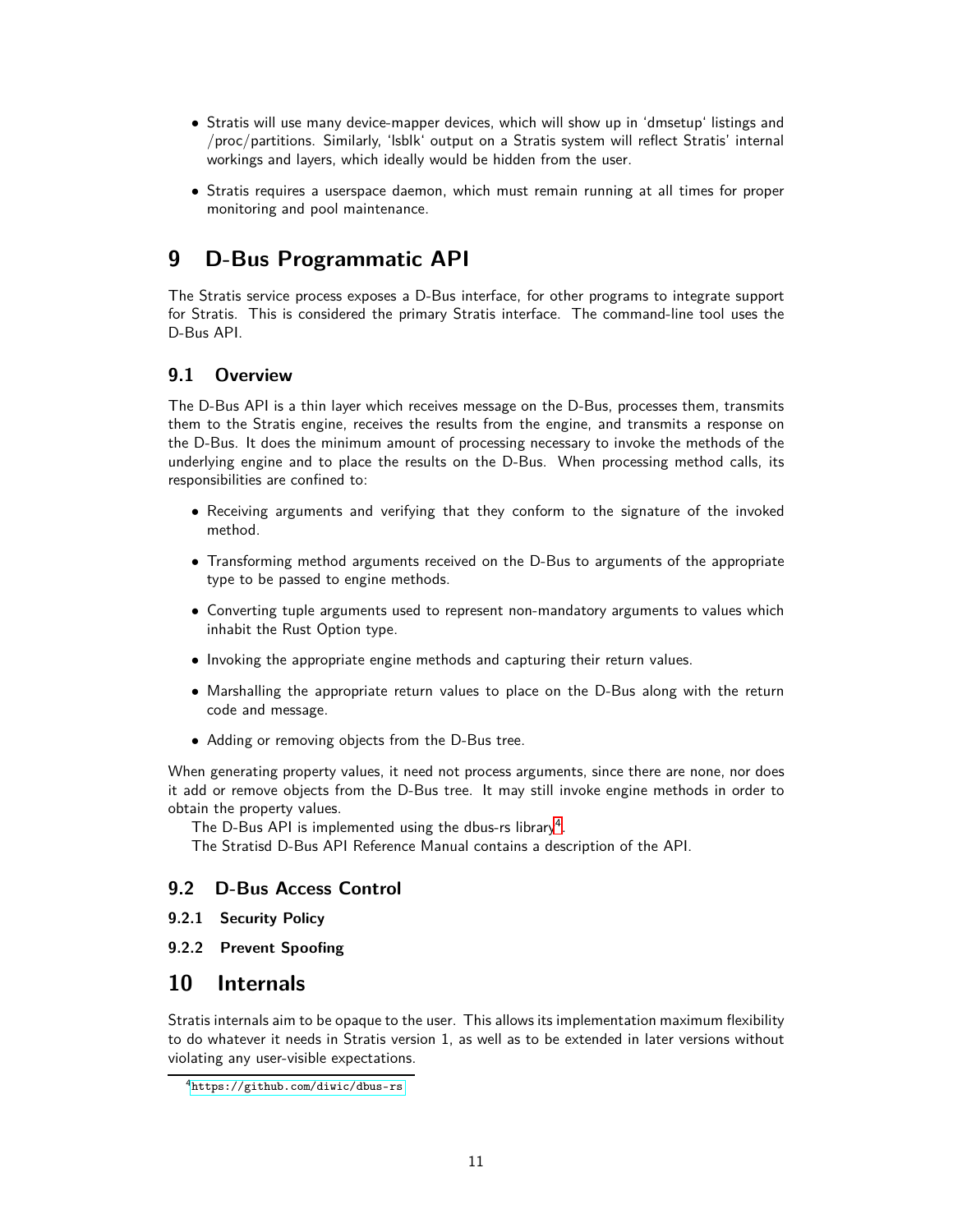### <span id="page-11-0"></span>**10.1 Data Tier Requirements**

The data tier of Stratis must manage blockdevs on behalf of the user to provide the following:

- 1. Managed filesystems that consume only as much space as the files they contain
- 2. Fast snapshots of existing filesystems
- 3. The ability to add (and eventually remove) individual blockdevs to grow the available space available to filesystems
- 4. User-selectable redundancy level (per-pool granularity)<sup>[5](#page-11-3)</sup>
- 5. Integrity checking<sup>[6](#page-11-4)</sup>
- 6. Encryption<sup>[7](#page-11-5)</sup>

### <span id="page-11-1"></span>**10.2 Data Tier**

The data tier achieves these requirements by layering device-mapper (DM) devices on top of the pool's blockdevs. The topmost layer consists of thin devices allocated from a thinpool. Stratis initializes these thin devices with a filesystem, and manages the DM devices and filesystems to meet the above requirements.

#### <span id="page-11-2"></span>**10.2.1 Layer 0: Blockdevs**

This layer is responsible for discovering existing blockdevs in a pool, initializing and labeling new blockdevs unambiguously as part of the pool, setting up any disk-specific parameters, and storing pool metadata on each blockdev. Blockdevs may be in the following states: good-unused, good-used, bad, spare. Minimum blockdev size Stratis will use is 1 GiB.

#### **10.2.2 Layer 1: Integrity (optional)**[8](#page-11-6)

This layer uses a to-be-developed DM target that allows the detection of incorrect data as it is read, by using extra space to record the results of checksum/hash functions on the data blocks, and then compare the results with what the blockdev actually returned. This will enable Stratis to detect data corruption when the pool is non-redundant, and to repair the corruption when the pool is redundant. Such a DM target could use DIF information if present.

#### **10.2.3 Layer 2: Redundancy (optional)**[9](#page-11-7)

A Stratis pool may optionally be configured to spread data across multiple physical disks, so that the loss of any one disk does not cause data loss. Stratis uses conventional RAID technology  $(1, 5, 6, 10, 1E^{10})$  $(1, 5, 6, 10, 1E^{10})$  $(1, 5, 6, 10, 1E^{10})$  as specified, and converts Layer 0 blockdevs into a smaller-sized amount of storage with the specified raid properties.

Since Stratis supports more blockdevs than are RAID-able (generally 8 or fewer is best for a raidset $11$ ), and differently-sized blockdevs, a redundant Stratis pool may contain multiple raid sets (all of the same global type). Depending on layout, there may be some amount of space in a pool's blockdevs that cannot be used because it cannot be used in a RAID set. Stratis will intensively manage raidsets, extending them across newly added blockdevs or creating new

<sup>5</sup> in a future version

<span id="page-11-3"></span><sup>6</sup> in a future version

<span id="page-11-4"></span><sup>7</sup> in a future version

<span id="page-11-5"></span> $8$ in a future version. This will require a new device-mapper target be developed.

<span id="page-11-6"></span><sup>&</sup>lt;sup>9</sup>in a future version

<span id="page-11-7"></span> $10$ See 'linux/Documentation/device-mapper/dm-raid.txt' for more info

<span id="page-11-9"></span><span id="page-11-8"></span> $11$ More are supported by DM, but too many increase the likelihood of individual failures.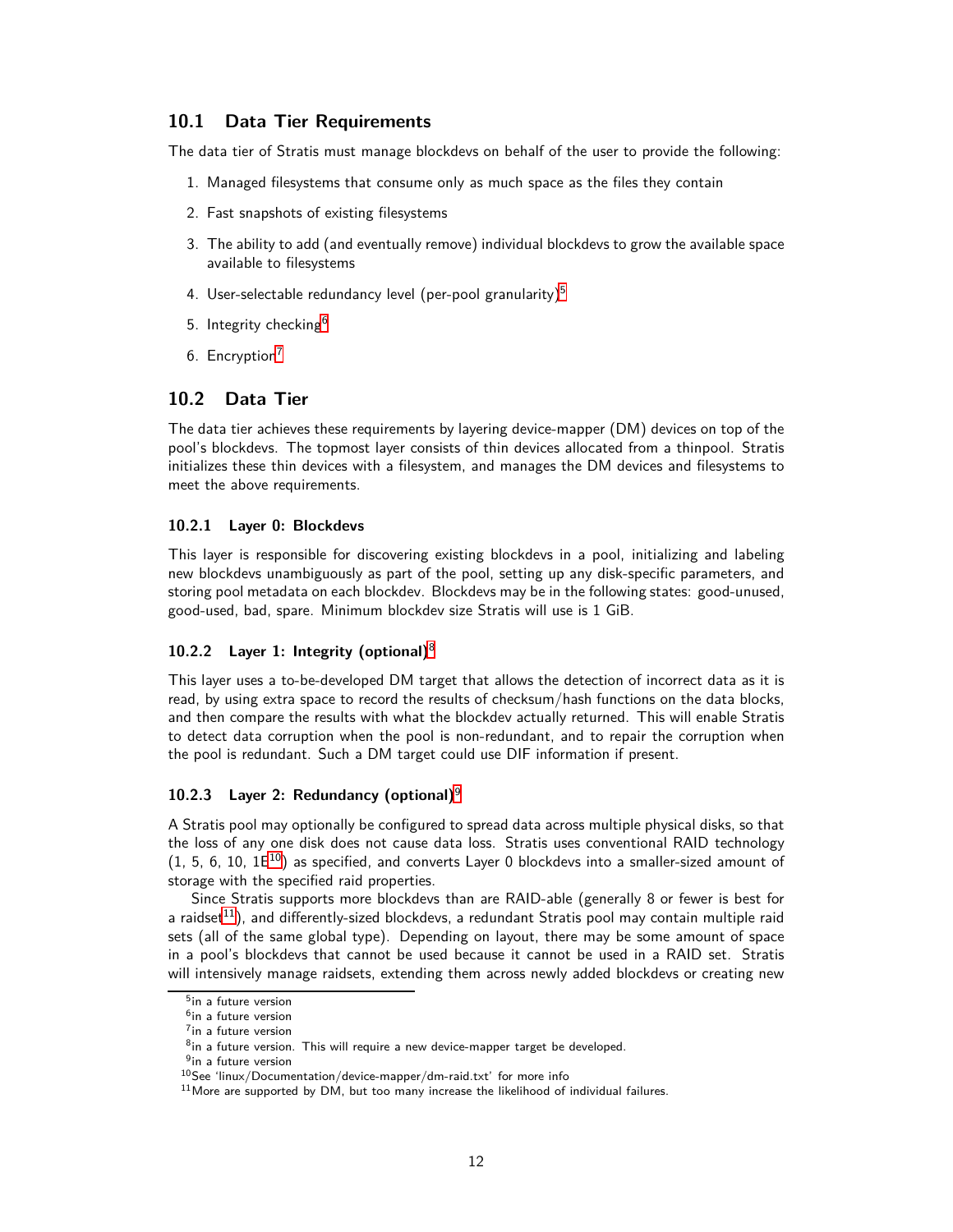raidsets; and handling the removal of blockdevs $12$ . Stratis may use dm-raid's reshape capabilities when possible, although this changes the stripe size and could cause issues.

Stratis cannot support redundancy with a single disk, but we may wish to reserve the small space for raid metadata and other uses even on one-disk Stratis pools. This will allow the pool to be made redundant (in the version when we support this) without encountering ugly edge cases.

#### <span id="page-12-0"></span>**10.2.4 Layer 3: Flexibility**

Whether blockdevs are part of raidsets or used directly, pools need to cope with the addition or removal $^{13}$  $^{13}$  $^{13}$  of them.

Stratis must allow adding a blockdev to an existing pool, and use it to grow the pool's allocated space. (This may involve reshaping one or more raidsets to be wider, or just knowing to extend the thinpool onto the new blockdev when other blockdevs are full.)

In a future version, Stratis will calculate if a blockdev can be removed from the pool with no effect, removed with loss of redundancy, or not removed without data loss, and allow, allowand-warn, or disallow removal, as appropriate.

It should also move active data off a perhaps-failing disk (or refuse, if space on other disks in the pool is not sufficient) so that the disk then can be removed from the pool. blockdevs may also be marked as 'spare', so that they do not contribute to the total available space of the pool, but can immediately replace a failed disk.

The flexibility layer will support two linear DM devices made up of segments from lower-level devices, which will be used by Layer 4 (Thin Provisioning) as metadata and data devices. It will track what lower-level devices they are allocated from, allow the two devices to grow, and handle the online movement of segments in these devices when lower-level devices come and go.

Furthermore, the flexibility layer will support a third linear DM device called the Metadata Device that will be used to store metadata about upper layers.

All three devices in this layer may be built on L0, L1, or L2 devices, depending on configuration. The first two will share a configuration, but the Metadata Device may have a separate configuration (i.e. Metadata Device could be redundant, even while the other two are not).

#### <span id="page-12-1"></span>**10.2.5 Layer 4: Thin Provisioning**

The two linear targets from L3 are used as metadata device and data device for a DM thinpool device. Stratis manages the thinpool device by extending the two L3 subdevices when either runs low on available blocks. If the pool approaches a point where the pool no longer has empty lower-level space to extend onto, Stratis alerts the user and takes action to avoid data corruption. Actions could include switching filesystems to read-only mode, running fstrim, or progressively throttling writes.

#### <span id="page-12-2"></span>**10.2.6 Layer 5: Thin Volumes**

Stratis creates thin volumes from the thin pool. It will automatically give a new volume a default size, format it with a filesystem, and make it available to the user.

Stratis also enables creating a new volume as a read/write snapshot of an existing volume. Although the underlying implementation does not require maintaining the relation between a snapshot and its origin, Stratis records this relation in its metadata. This relation may be of use to users who may, for example, use snapshots for backups and may make use of the origin information to identify a particular backup snapshot to restore from.

<sup>12&</sup>lt;sub>in a future version</sub>

<span id="page-12-4"></span><span id="page-12-3"></span> $13$ in a future version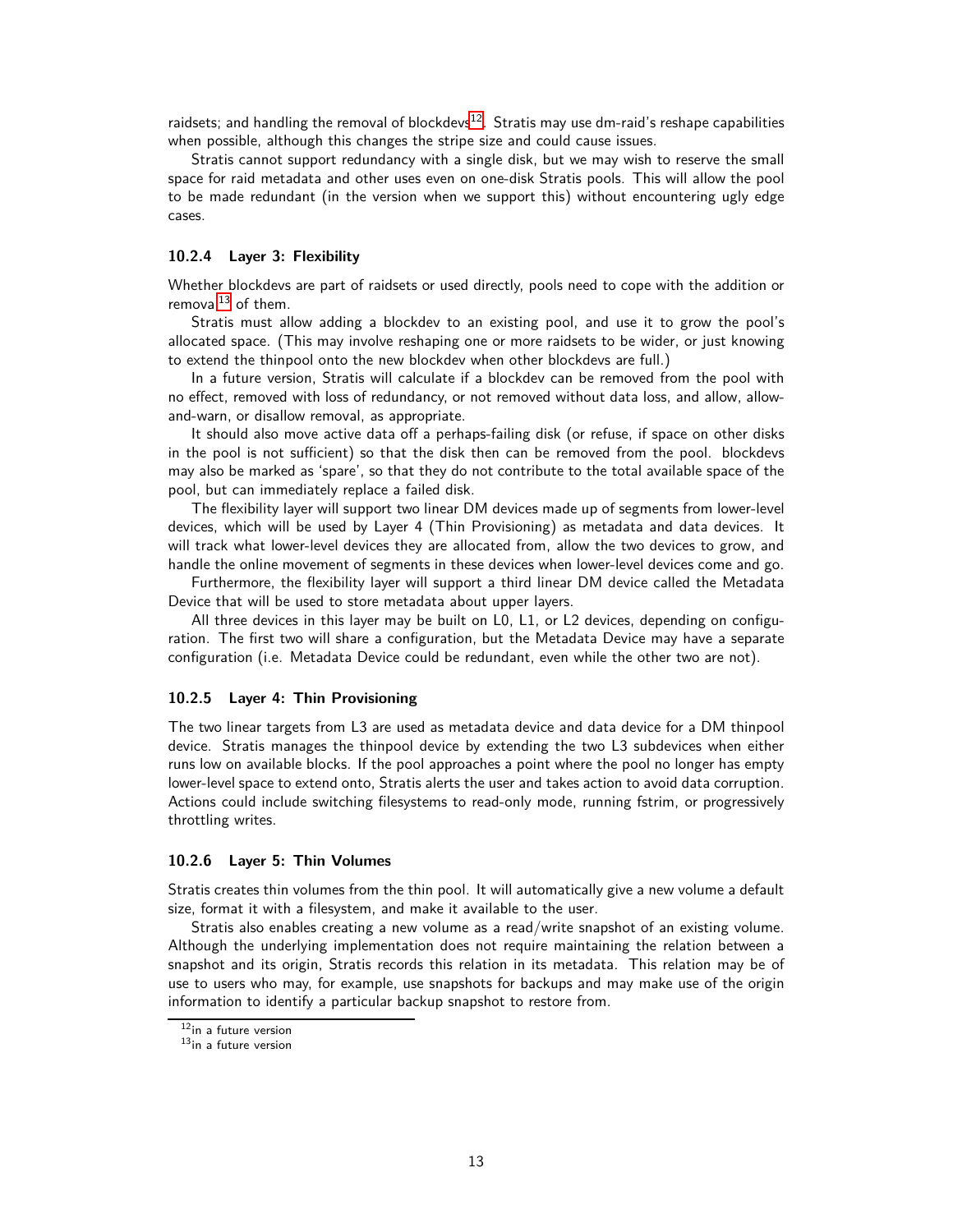#### **10.2.7 Layer 6: Encryption (optional)**[14](#page-13-4)

Stratis could enable per-filesystem encryption between the thin device and the filesystem.

#### <span id="page-13-0"></span>**10.2.8 Layer 7: Filesystem**

Stratis monitors each filesystem's usage against its capacity and automatically extends (changing the thin dev's logical size and then using e.g. xfs\_growfs) them online without user intervention. Stratis also periodically will run fstrim to reclaim unused space during idle periods. Idle periods will be found based upon current and historical system I/O activity levels.

### <span id="page-13-1"></span>**10.3 Data Tier Metadata**

Stratis must track the blockdevs that make up the data tier of the pool (L0), integrity parameters (L1), the raidsets that are created from the data blockdevs (L2), the three linear targets that span the L2 devices (L3), the thinpool device (L4) and the attributes of the thin devices (L5) and filesystems created from the thinpool (L7).

#### <span id="page-13-2"></span>**10.3.1 Requirements**

- 1. Uniquely identify a blockdev as used by Stratis, which pool it is a member of, and parameters needed to recreate all layers
- 2. Detect incomplete or corrupted metadata and recover via second copy
- 3. Allow for blockdevs being expanded underneath Stratis
- 4. Redundant on each blockdev to tolerate unreadable sectors $^{15}$  $^{15}$  $^{15}$
- 5. Redundant across blockdevs to handle missing or damaged members. Can provide metadata of missing blockdevs
- 6. Handle thousand+ blockdevs in a pool
- 7. Handle million+ filesystems in a pool and updates without writing to each blockdev
- 8. Extensible/upgradable metadata format

#### <span id="page-13-3"></span>**10.3.2 Conventions**

Sectors are 512 bytes in length $^{16}$  $^{16}$  $^{16}$ .

All UUIDs are written as un-hyphenated ASCII encodings of their lower-case hexadecimal representation<sup>[17](#page-13-7)</sup>.

<span id="page-13-4"></span><sup>14&</sup>lt;sub>in a future version</sub>

<span id="page-13-5"></span><sup>&</sup>lt;sup>15</sup> Recovery from accidental start-of-blockdev overwrite by placing a second copy at the end of the disk was also considered, but raised other issues that outweighed its benefit.

<span id="page-13-6"></span> $<sup>16</sup>$ Historically this is the minimum storage unit of a hard drive. Many Linux kernel APIs assume this value is</sup> constant (as does this document), and use another term such as 'block size' for dealing with cases where the minimum storage unit is different.

<span id="page-13-7"></span> $17$ UUIDs are 128-bit values and therefore require only 16 bytes to represent their numeric value. However, since each ASCII value requires a byte, and the hexadecimal representation of an 128-bit value requires 32 hexadecimal digits, the chosen encoding requires 32 bytes.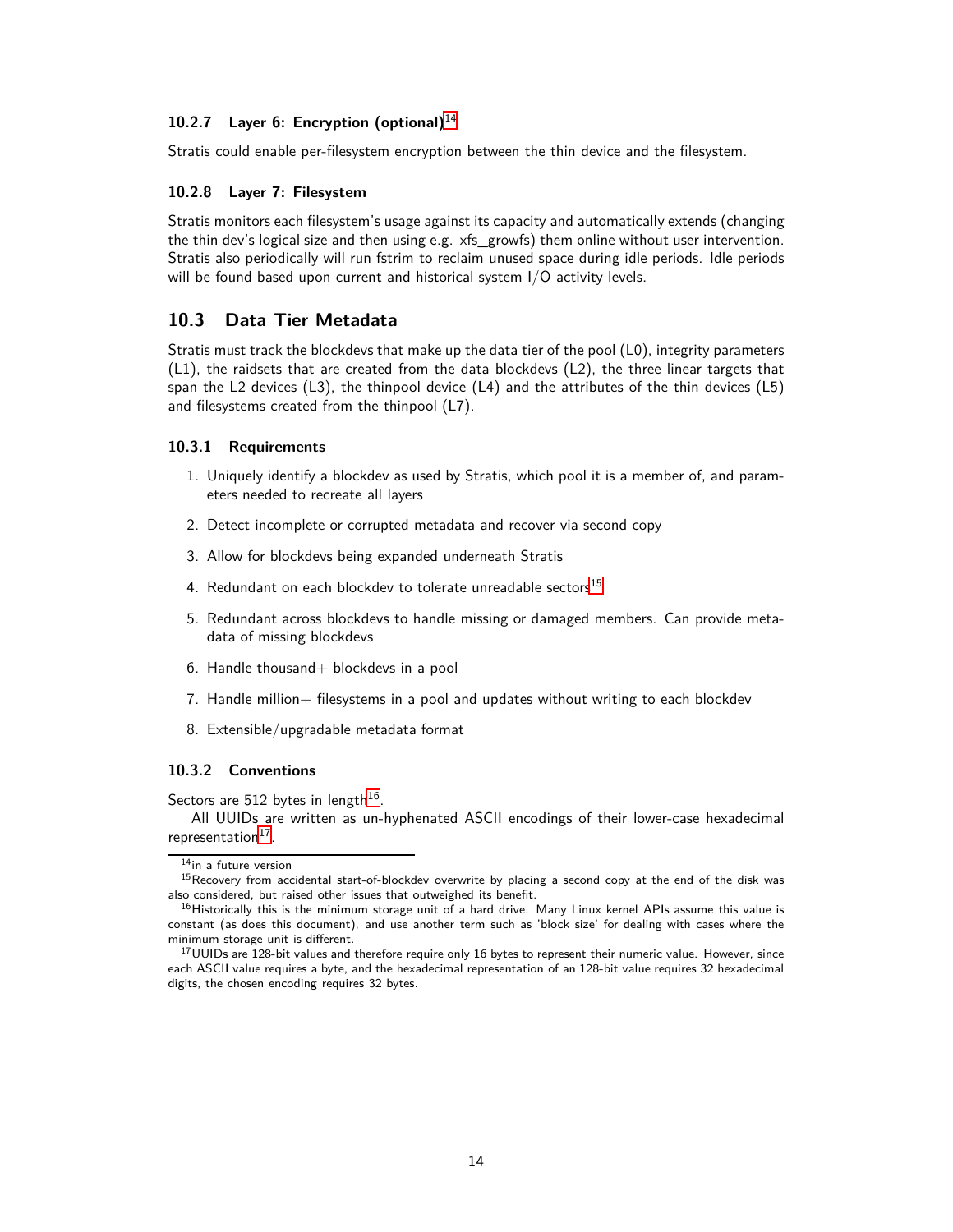#### <span id="page-14-0"></span>**10.3.3 Design Overview**

Stratis metadata is in three places:

- 1. Blockdev Data Area (BDA)
	- (a) Signature Block within Static Header
	- (b) Metadata Area (MDA)
- 2. Metadata Device (Flex Layer)

(Specific DM targets such as raid, integrity, and thinpool also place their own metadata on disk.)

Information on levels 0-4 is duplicated across all blockdevs within a on-disk metadata format called the Blockdev Data Area (BDA). The BDA consists of a binary Signature Block, and the Metadata Area (MDA), which stores information in a text-based JSON format. Both the binary and text-based portions of the BDA define redundancy and integrity-checking measures.

The Metadata Device stores metadata on Layers 5 and up in a conventional block device and filesystem that is built on top of the layers beneath it. Choosing to split metadata storage into two schemes allows upper layers' metadata to be free of limitations that would apply if a single scheme was used. For example, on-disk metadata formats find it hard to support runtime size extension, may keep redundant copies to ensure reliability, and aggressively check for corruption. This can work well with small amounts of data that is infrequently changed, but has trouble as data grows, or we wish to do updates in-place.

Upper-level metadata can achieve redundancy and integrity by building on the preexisting lower layers, and work under looser restrictions around updating in place, and the total size to which it may grow. It can apply existing, well-tested solutions for solving data organization and storage issues, such as a general-purpose filesystem. This is the approach Stratis takes $^{18}.$  $^{18}.$  $^{18}.$ 

<span id="page-14-1"></span> $18$ It would also be possible to store lower-level metadata on a /boot partition. This would still enable Stratis to be used for the root and other core filesystems, but would prevent /boot from being in Stratis. This has to be weighed against the work required to define a new on-disk metadata format. Our hope is that the split-metadata design allows the on-disk metadata format's implementation to be easy enough that we can avoid the dependency on a non-Stratis /boot partition.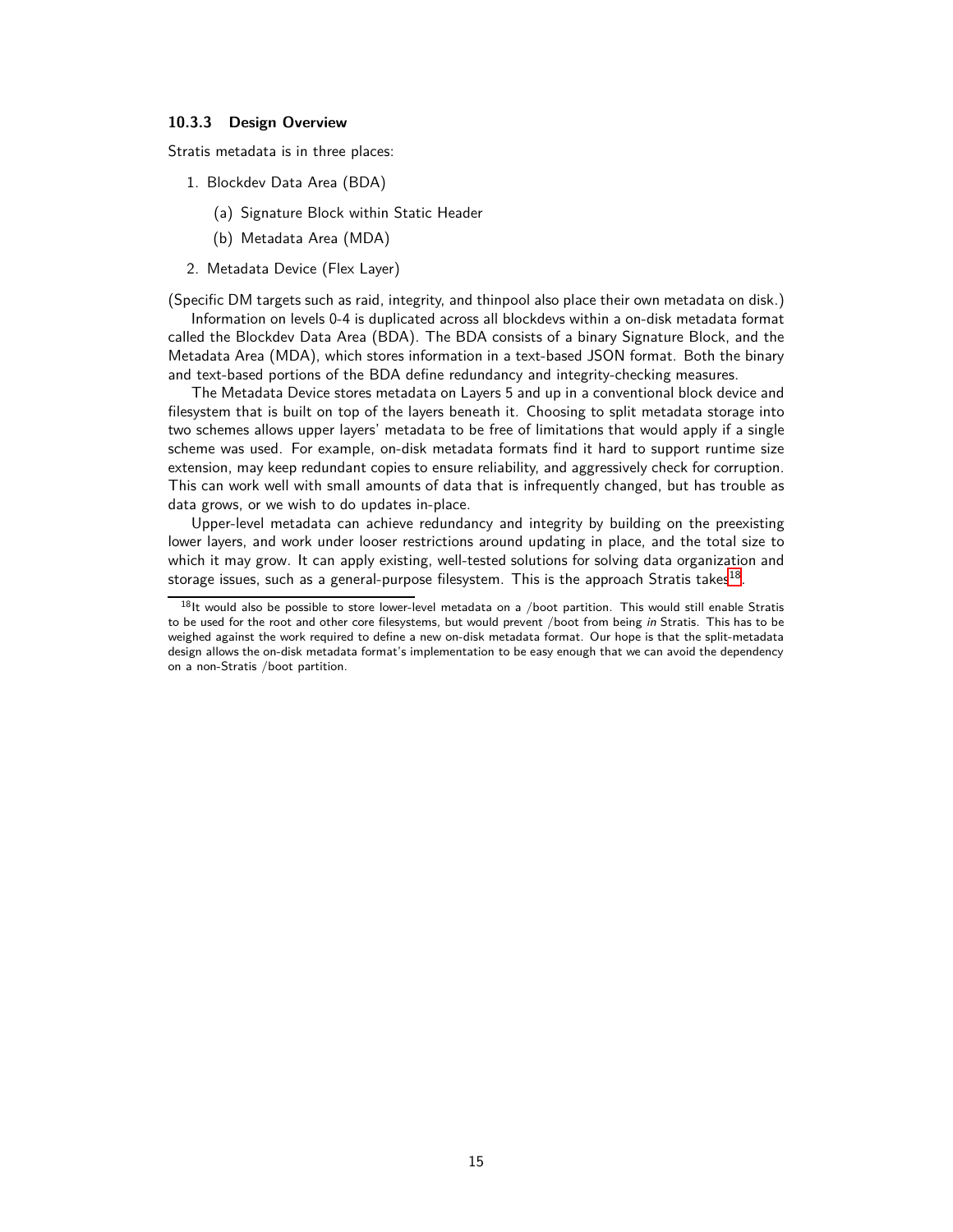<span id="page-15-0"></span>



Figure 2: BDA format

The BDA consists of a fixed-length Static Header of sixteen sectors, which contains two copies of the Signature Block; and the metadata area (MDA), whose length is specified in the Signature Block. These are written to the beginning of the blockdev as described below.

Stratis reserves the first 16 sectors of each blockdev for the Static Header. Ctatic Head

| Static Header |                  |                        |  |  |  |  |
|---------------|------------------|------------------------|--|--|--|--|
| sector offset | length (sectors) | contents               |  |  |  |  |
|               |                  | unused                 |  |  |  |  |
|               |                  | Signature Block copy 1 |  |  |  |  |
|               |                  | unused                 |  |  |  |  |
|               |                  | Signature Block copy 2 |  |  |  |  |
|               |                  | unused                 |  |  |  |  |

Signature Block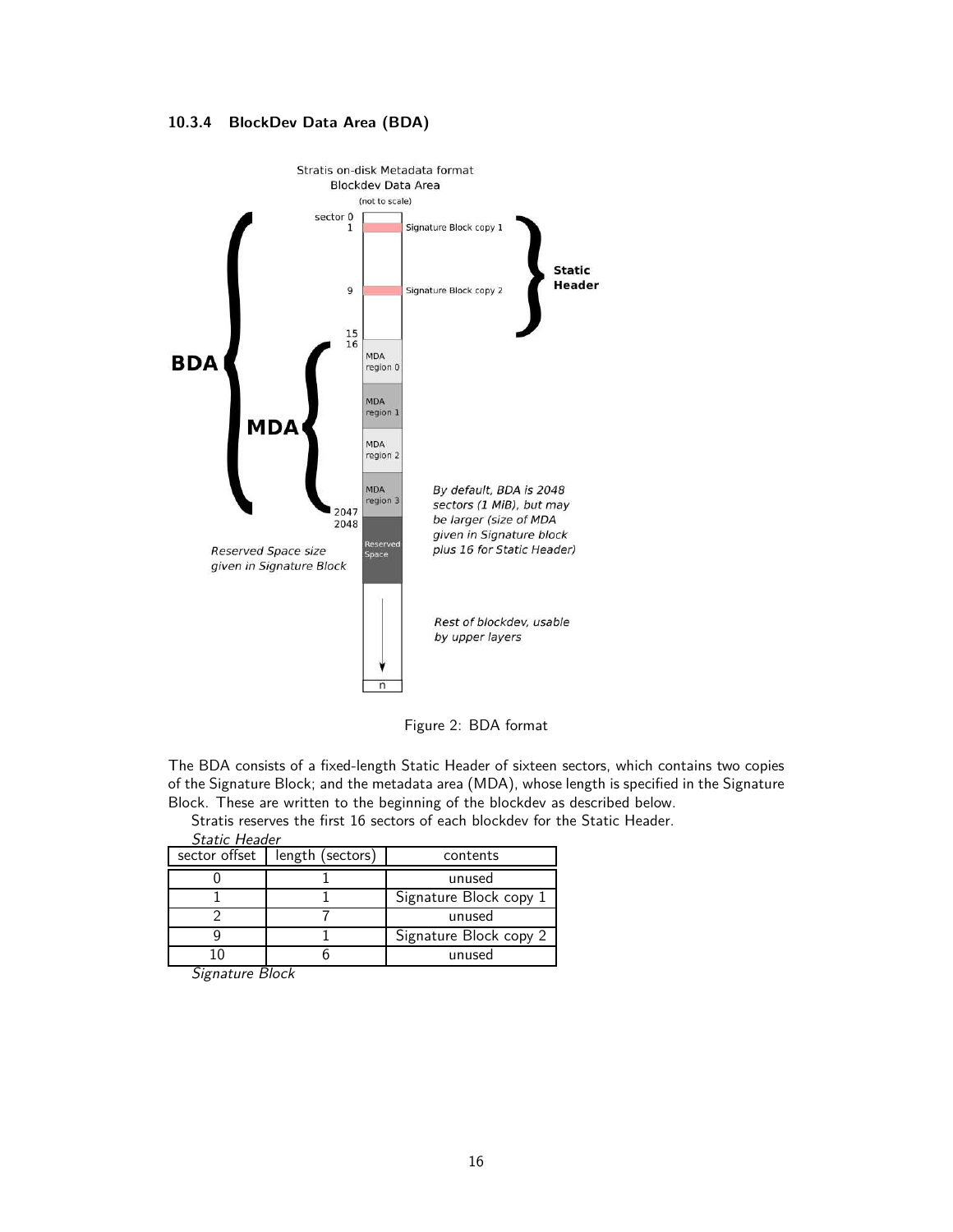| byte offset | length (bytes) | description                                             |  |
|-------------|----------------|---------------------------------------------------------|--|
| 0           | 4              | IEEE CRC32 of signature block (bytes at offset 4 length |  |
|             |                | 508)                                                    |  |
| 4           | 16             | Stratis signature: '!Stra0tis\x86\xff\x02^\x41rh'       |  |
| 20          | 8              | Device size in 512-byte sectors (u64)                   |  |
| 28          | 4              | unused                                                  |  |
| 32          | 32             | <b>UUID</b> of the Stratis pool                         |  |
| 64          | 32             | UUID of the blockdev                                    |  |
| 96          | 8              | sector length of blockdev metadata area (MDA)<br>u64    |  |
| 104         | 8              | sector length of reserved space (u64)                   |  |
| 112         | 8              | flags $(u64)$                                           |  |
| 124         | 392            | unused                                                  |  |

- No flags are yet defined, so 'flags' field is zeroed.
- All 'unused' fields are zeroed, and are reserved for future use.
- Blockdev metadata area length (offset 96) must be a number divisible by four of at least 2032 – combined minimum length of overall BDA (static header and MDA) is 2048 sectors (1 MiB).
- The BDA is followed immediately by reserved space, whose size is specified in the signature block (offset 104). Reserved space is used by Stratis for temporary storage.
- When a blockdev is removed from a pool, or is part of a pool that is destroyed, Stratis wipes the Static Header.

The MDA is divided into four equal-size regions, numbered 0-3. When updating metadata, identical data is written to either the odd (1 and 3) or even (0 and 2) regions, chosen by examining the timestamps and overwriting the older of two pairs.

Each MDA region's update consists of a fixed-length MDA Region Header, followed by variable-length JSON data.

| byte offset | length (bytes) | description                                     |  |
|-------------|----------------|-------------------------------------------------|--|
|             |                | IEEE CRC32 covering remainder of MDA header     |  |
|             |                | IEEE CRC32 covering JSON data                   |  |
|             |                | length of JSON data in bytes (u64)              |  |
| 16          |                | UNIX timestamp (seconds since Jan 1 1970) (u64) |  |
| 24          |                | nanoseconds (u32)                               |  |
| 28          |                | unused                                          |  |
| 32          | variable       | JSON data                                       |  |

MDA Region Header

- Metadata updates write to the older of the odd or even MDA regions. This is determined by lowest timestamp, and then lowest nanoseconds if timestamps are equal.
- MDA updates include the MDA Header, which includes the current time. However, if using the current time would not result in the update having the latest time across all MDA regions on all blockdevs in the pool, instead use a time of one nanosecond later than the latest MDA region time across all blockdevs.
- The procedure for updating metadata is:
	- 1. Determine which regions in the MDA to use (odd or even) as described above.
	- 2. Write MDA header and JSON data to the first MDA region (0 or 1)
	- 3. Perform a Flush/FUA
	- 4. Write MDA header and JSON data to the second MDA region (2 or 3)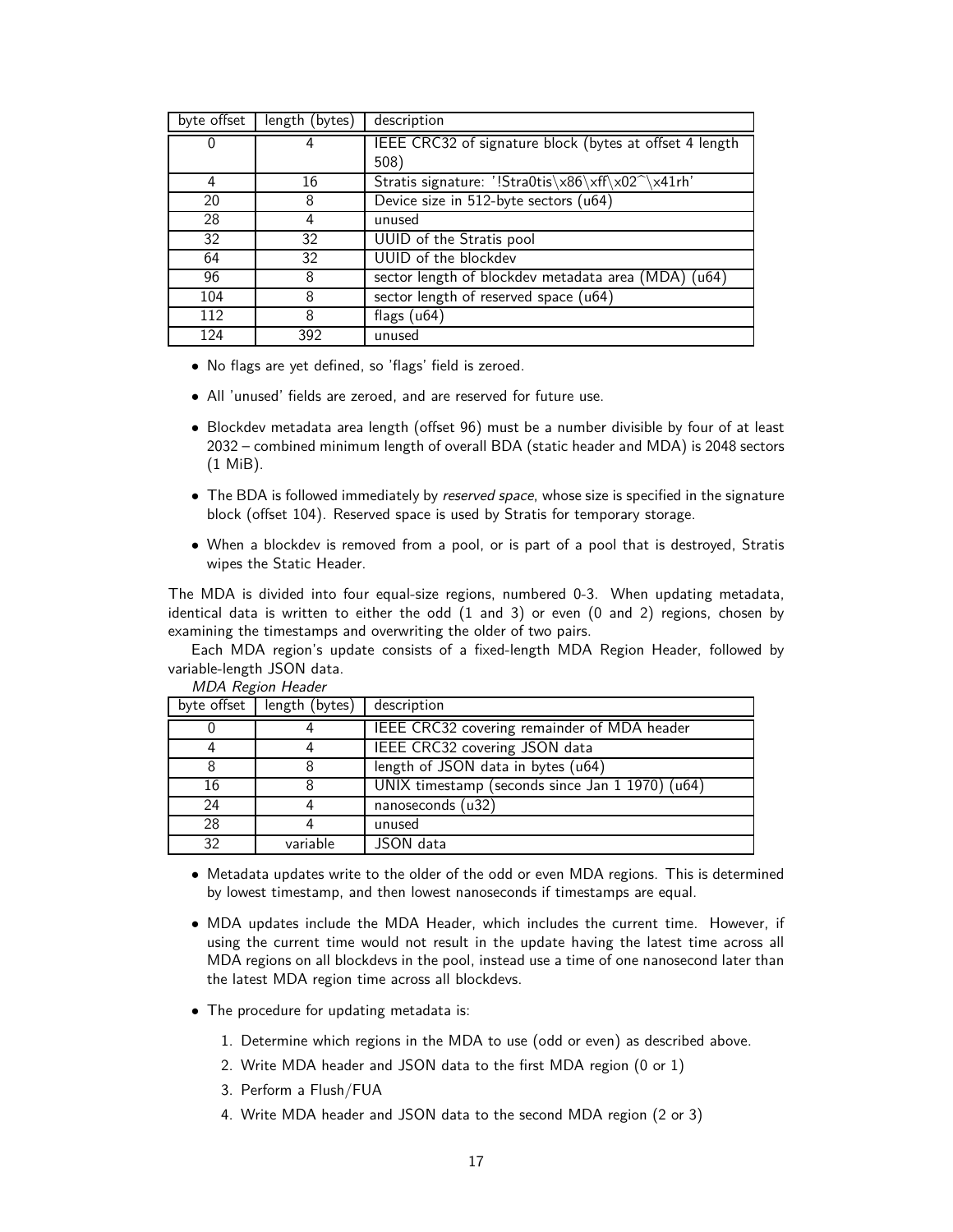- 5. Perform a Flush/FUA
- 6. Repeat for additional blockdevs. Also see [10.3.7](#page-18-1)
- Multiple blockdevs being updated with the same metadata must write identical data to each MDA region, but which regions (odd or even) is used may vary, if the blockdevs have received differing numbers of metadata updates over time.
- Software will generally read Signature Block copy 1 and MDA regions 0 and 1, and only reference additional copies if the CRC check fails.

#### <span id="page-17-0"></span>**10.3.5 Metadata Area (MDA)**

The MDA contains a JSON object that represents the pool's overall configuration of blockdevs, from L0 to L4. See Appendix [A](#page-25-0) for the formal JSON schema.

**Top level objects:**

| key                    | JSON type | required | description                            |
|------------------------|-----------|----------|----------------------------------------|
| name                   | string    |          | the name of the pool                   |
| block_devs<br>object   |           |          | the block devices in the pool          |
| integrity_devs         | object    | n        | info on integrity devices & layout     |
| raid devs              | object    | n        | layout of the raid devices             |
| flex_devs              | object    |          | layout of the data and metadata linear |
|                        |           |          | devices                                |
| object<br>thinpool_dev |           |          | parameters of the thinpool device      |

**block\_devs:** an object with UUID keys and object values with the following structure:

| key             | JSON type | required | description                                   |  |
|-----------------|-----------|----------|-----------------------------------------------|--|
| dev             | string    | n        | the blockdev's most recently recorded device  |  |
|                 |           |          | node                                          |  |
| size            | integer   |          | the blockdey's size in sectors                |  |
| <b>location</b> | string    | n        | user-provided information for tracking the    |  |
|                 |           |          | device                                        |  |
| disk id         | string    | n        | uniquely identifying information for the      |  |
|                 |           |          | blockdev, such as SCSI VPD83 or serial number |  |

**integrity\_devs:** TBD

**raid\_devs:** TBD

**flex\_devs:** an object with three keys: "meta\_dev", "thin\_meta\_dev", and "thin\_data\_dev". Each corresponding value is an array of objects. These objects define the linear segments that make up each device. Each segment object has the following structure:

| kev               | JSON type | reguired                                           | description                                         |  |
|-------------------|-----------|----------------------------------------------------|-----------------------------------------------------|--|
| string<br>parent  |           | UUID of the lower-layered device the segment is in |                                                     |  |
| start             | integer   |                                                    | the starting sector offset within the parent device |  |
| length<br>integer |           |                                                    | the length in sectors of the segment                |  |

**parent:** may be a valid blockdev, integrity dev, or raid dev UUID.

**thinpool\_dev:** an object with the following structure:

| kev             | JSON type required | description                                       |
|-----------------|--------------------|---------------------------------------------------|
| data block size | integer            | the size in sectors of the thinpool<br>data block |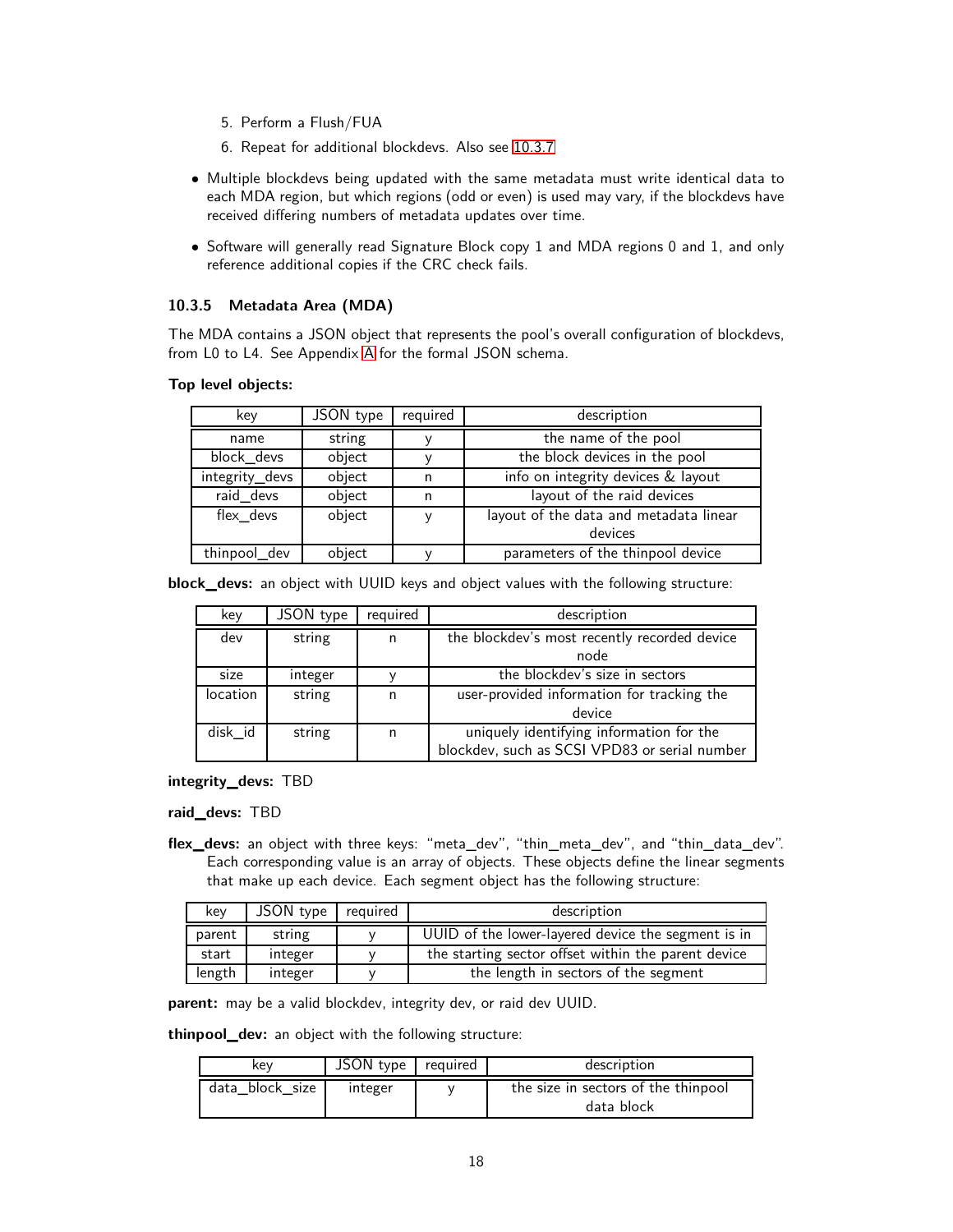#### <span id="page-18-0"></span>**10.3.6 Metadata Volume (MDV)**

The Metadata Volume is formatted with an XFS filesystem that is used by Stratis to store information on user-created thin filesystems (L5-L7). This information is stored in the filesystem in a TBD format, maybe either an individual file-based scheme, or SQLite database.

#### <span id="page-18-1"></span>**10.3.7 The MDA and Very Large Pools**

Stratis pools with very large numbers of blockdevs will encounter two issues. First, updating the metadata on all blockdevs in the pool may become a performance bottleneck. Second, the default MDA size may become inadequate to contain the information required.

To solve the first issue, Stratis caps the number of blockdevs that receive updated metadata information. A reasonable value for this cap might be in the range of 6 to 10, and should try to spread metadata updates across path-independent blockdevs, if this can be discerned, or randomly. This limits excessive I/O when blockdevs are added or removed from the pool, but maximizes the likelihood that up-to-date pool metadata is retrievable in case of failure.

To solve the second issue, Stratis monitors how large its most recent serialized metadata updates are, and increases the size of MDA areas on newly added devices when a fairly low threshold  $-$  %50 – is reached in comparison to the available MDA region size. This ensures that by the time sufficient blockdevs have been added to the pool to be in danger of serialized JSON data being too large, there are enough blockdevs with enlarged MDA space that they can be used for MDA writes.

#### <span id="page-18-2"></span>**10.3.8 Metadata and Recovery**

Bad things happen.

In order to recover from disk errors, Stratis uses CRCs over the critical L0-L4 metadata, and writes duplicate copies to a single blockdev, as well as across multiple blockdevs, when possible. It takes this approach – copies – rather than a mechanism that might make it possible to partially repair corrupted metadata for three reasons:

- 1. This metadata is relatively small it concerns disks and raidsets, of which the pool will have only a small number, so having multiple entire copies isn't terribly wasteful.
- 2. Partially reconstructed information has limited value. This is due to the layered nature of Stratis. It's not sufficient to know some subset of the device mapping levels. Since they are layered, recovering e.g. L0-L2 layouts allows no data to be recovered without also knowing how L3 and L4 are mapped on top, and vice versa.
- 3. L0-L4 metadata should require relatively few updates per day, since the changes it would reflect are blockdevs being added/removed from the pool, or thinpool data device expansions. Infrequent updates reduces the likelihood of corruption $^{19}$  $^{19}$  $^{19}$ .

L5-L7 is stored on the Metadata Device on an XFS filesystem, so partial data recovery of that information is possible.

In addition to Stratis-specific metadata, device-mapper layers such as cache, raid, thin, as well as XFS filesystems, all have their own metadata. Stratis would rely on running each of their specific repair/fsck tools in case they reported errors.

### <span id="page-18-3"></span>**10.4 Cache Tier Requirements**

- 1. Caching may be configured for redundancy, or no redundancy.
- 2. Caching may be configured for write-back and write-through modes.

<span id="page-18-4"></span><sup>19</sup>citation needed?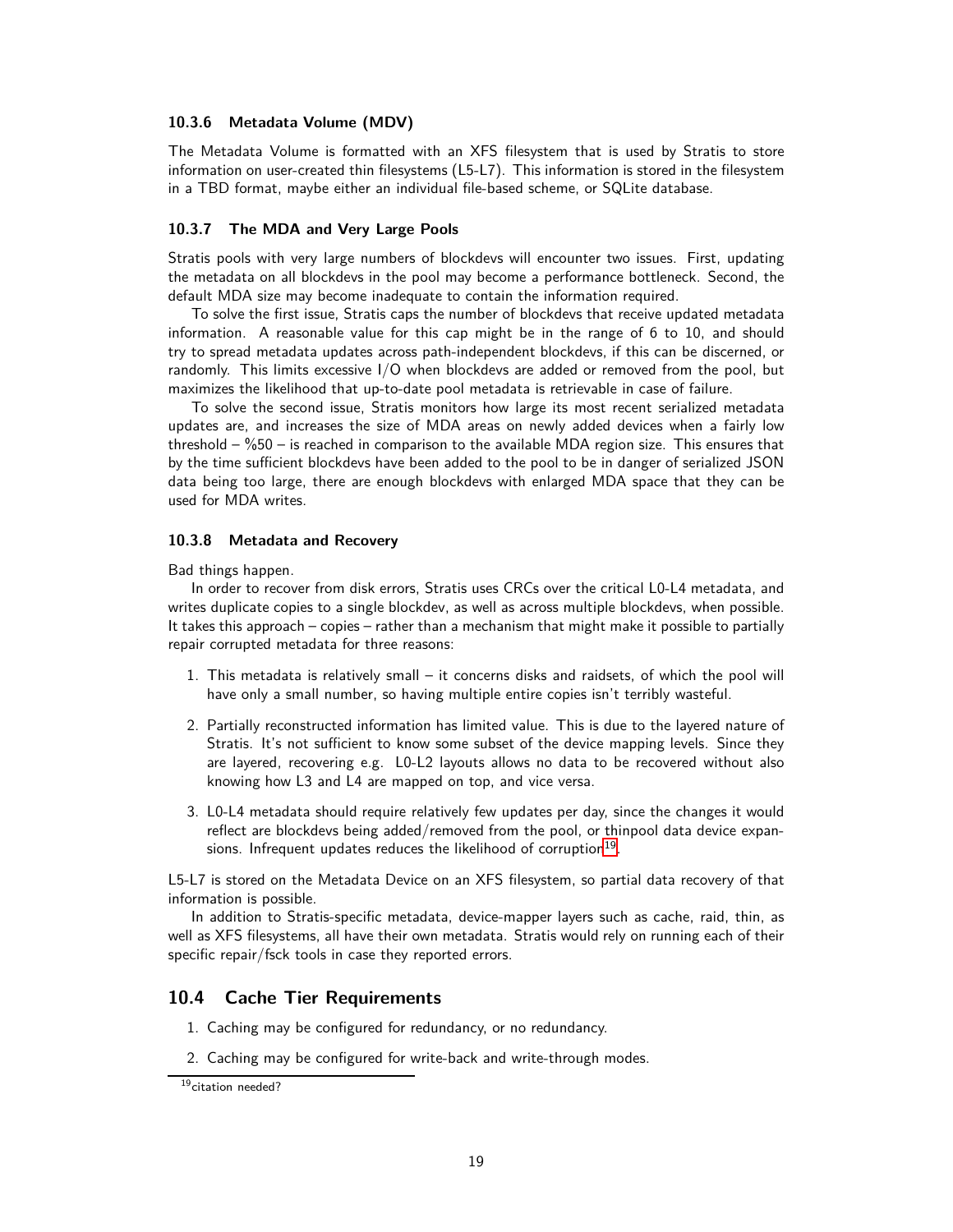- 3. Stratis concatenates all cache blockdevs and uses the resulting device to cache the thinpool device (L4). This lets all filesystems benefit from the cache.
- 4. Cache blocksize should match thinpool datablock size.
- 5. Removing cache tier comes with performance hit and "rewarming" phase
- 6. For write-back caching, Cache tier must be redundant if data tier is redundant.
- 7. (more details to fill in here.)

### <span id="page-19-1"></span><span id="page-19-0"></span>**10.5 Cache Tier Metadata**

#### **10.5.1 Cache Tier Metadata Requirements**

- 1. Identify all blockdevs that are part of the pool's cache tier, the configured redundancy level, and other cache-specific configuration parameters (e.g. WT/WB, block size, cache policy)
- 2. Cache tier supports up to 8 devices.

# <span id="page-19-2"></span>**Part IV Development Plan**

# <span id="page-19-3"></span>**11 Implementation Details**

### <span id="page-19-4"></span>**11.1 'stratis' command-line tool**

Stratis' command-line tool is currently written in Python. Since this is only used after the system is booted by the adminstrator, Python's interpreted nature and overhead is not a concern.

### <span id="page-19-5"></span>**11.2 stratisd**

Stratisd needs to be implemented in a compiled language, in order to meet the requirement that it operate in a preboot environment. A small runtime memory footprint is also important.

stratisd is written in [Rust.](https://www.rust-lang.org/en-US/) The key features of Rust that make it a good choice for stratisd are:

- Compiled with minimal runtime (no GC)
- Memory safety, speed, and concurrency
- Strong stdlib, including collections
- Error handling
- Libraries available for DBus, device-mapper, JSON serialization, and CRC
- FFI to C libs if needed
- Will be available on RHEL 7 in delivery timeframe; currently packaged in Fedora

Other alternatives considered were C and  $C_{++}$ . Rust was preferred over them for increased memory safety and productivity reasons.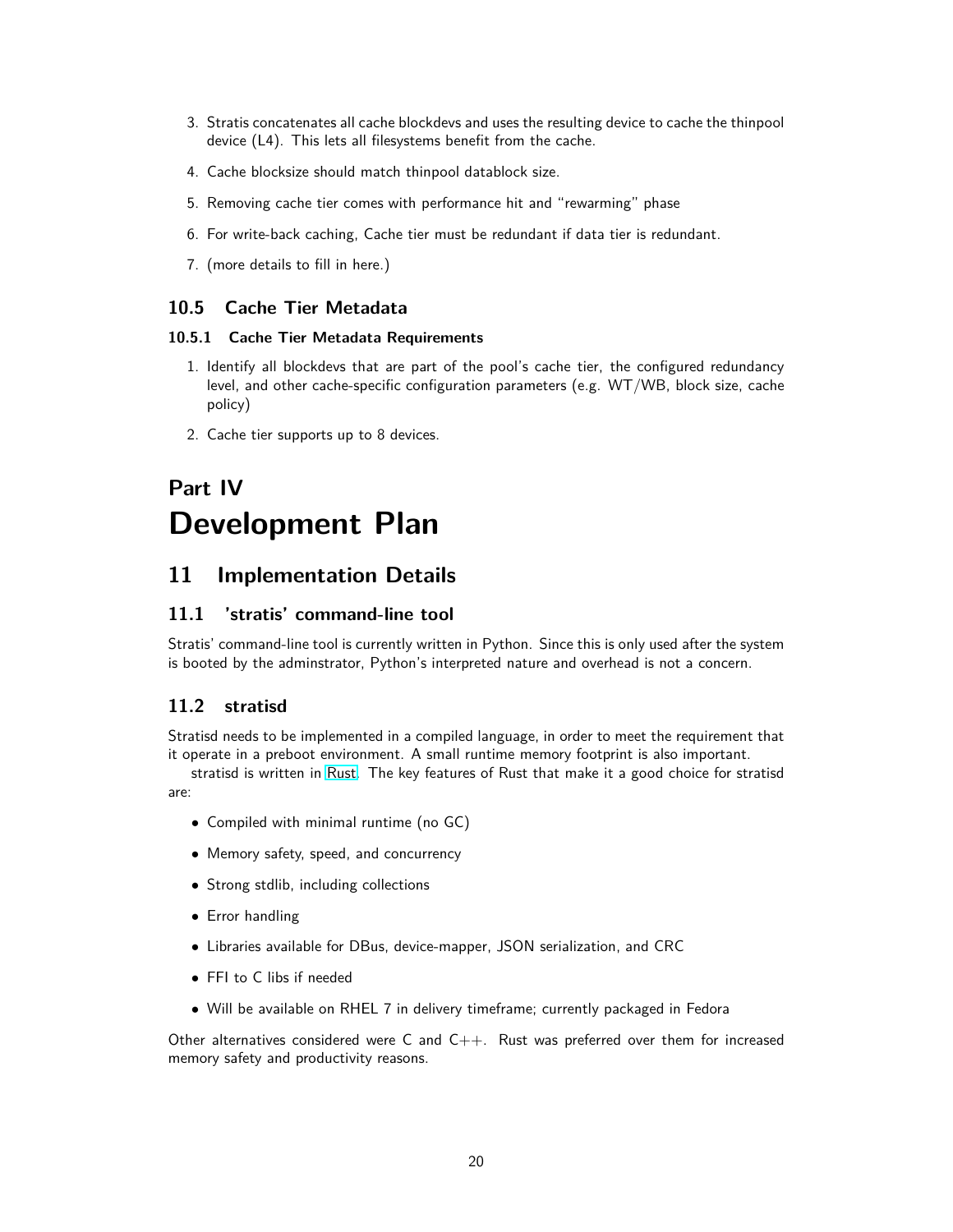### <span id="page-20-0"></span>**11.3 device-mapper names**

If stratisd terminates unexpectedly and is restarted, it needs to rebuild its knowledge of the running system. This includes not only re-enumerating blockdevs to find Stratis pool members, but also determining the current state of the device-mapper targets that make up pools. A restarting stratisd needs to handle if none, some, or all of the expected DM devices are present, and if present DM devices are working correctly, or in an error state.

To these ends, Stratis uses consistent naming for device-mapper targets. This lets stratisd more easily determine if DM devices already exist, and avoids leaking old DM mappings.

#### <span id="page-20-1"></span>**11.3.1 Naming convention Requirements**

- Globally unique
- Maximum 128 characters
- Differentiate between Stratis and other DM devices
- Forward-compatible to allow Stratisd updates
- Human-readable
- Easily parsable

#### <span id="page-20-2"></span>**11.3.2 Naming Convention**

Stratis DM names consist of five or six parts as described below, which are joined with '-' as separation.

| Part | Name            | Max length | Description                                           |  |
|------|-----------------|------------|-------------------------------------------------------|--|
|      | stratis-id      |            | Universal DM differentiator: 'stratis'                |  |
|      | format-version  |            | Naming convention version: '1'                        |  |
| 3    | pool-id         | 32         | ASCII hex UUID of the associated pool                 |  |
|      | layer-name      | 16         | Name of the Stratis layer this device is in           |  |
| 5    | layer-role      | 16         | Name of the role of the device within the layer       |  |
| 6    | layer-unique-id | 48         | Layer-specific unique differentiator between multiple |  |
|      |                 |            | devices within the layer with the same role           |  |

- The maximum length (adding 5 '-'s as separator) is 125.
- Parts 1-5 are required. Part 6 is optional.
- All parts of the DM name must consist of '[a-z][0-9]' characters. Part 6 may also use '-'.

#### <span id="page-20-3"></span>**11.3.3 Per-Layer Naming Definitions**

#### **Layer 0: Blockdev**

Not needed.

#### **Layer 1: Integrity**

TBD

### **Layer 2: Redundancy**

TBD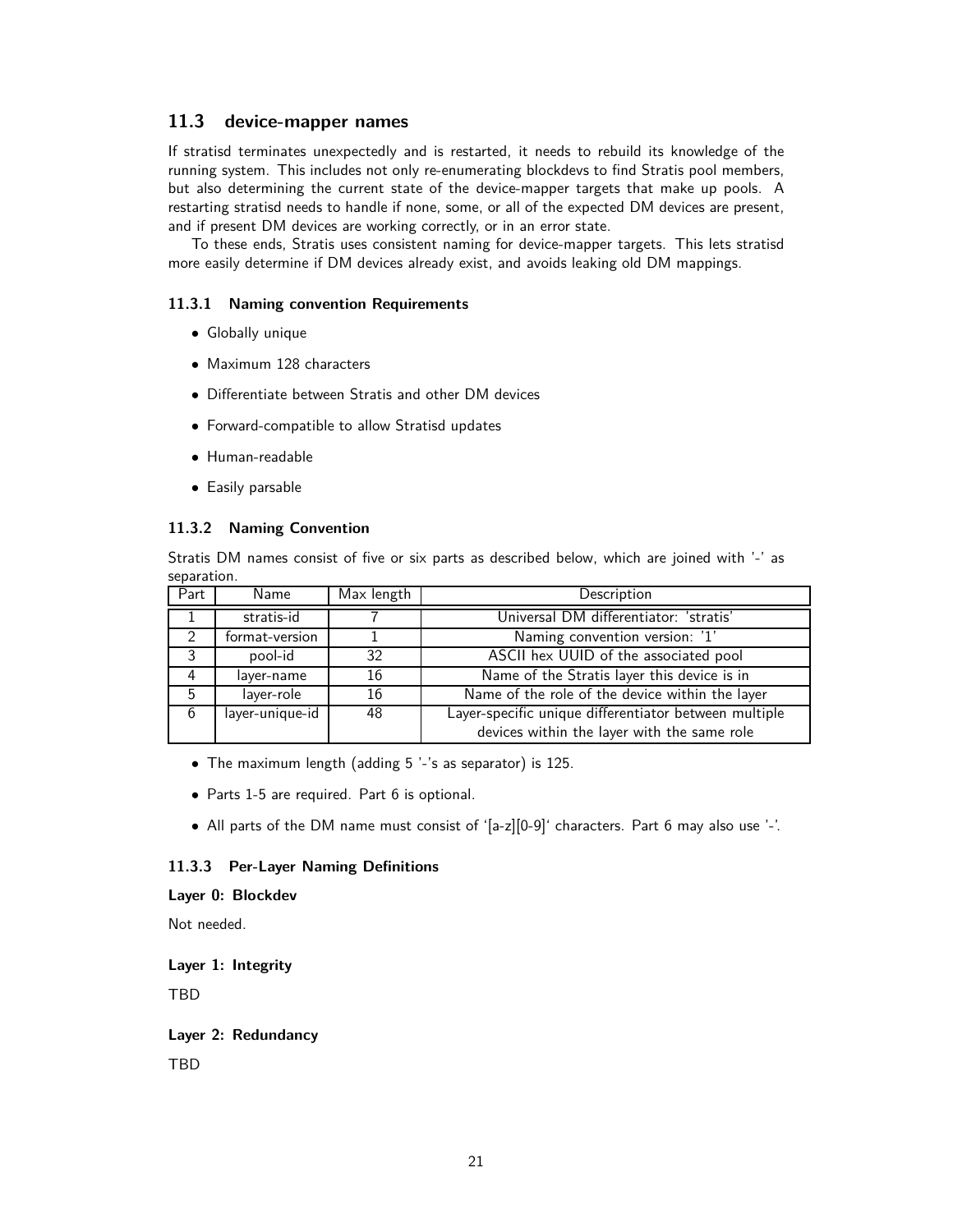#### **Layer 3: Flex**

| laver-name | layer-unique-id<br>laver-role |       | Description                             |  |
|------------|-------------------------------|-------|-----------------------------------------|--|
| flex       | thinmeta                      | none) | Linear device for thinpool metadata     |  |
| flex       | thindata                      | none) | Linear device for thinpool data         |  |
| flex       | mdv                           | none) | Linear device for Metadata Volume (MDV) |  |

**Example:** stratis-1-2836fca3047bba22938475638abcd840-flex-thinmeta

#### **Layer 4: Thinpool**

|          |      | layer-name   layer-role   layer-unique-id | Description     |
|----------|------|-------------------------------------------|-----------------|
| thinpool | pool | (none)                                    | Thinpool device |

**Example:** stratis-1-2836fca3047bba22938475638abcd840-thinpool-pool

#### **Layer 5: Thinpool**

| layer-name layer-role | layer-unique-id           | Description |
|-----------------------|---------------------------|-------------|
| thin                  | 32-char ASCII hex fs UUID | Thin volume |

**Example:** stratis-1-2836fca3047bba22938475638abcd840-thin-fs-ca7efca3047bba22938475638abc3141

#### **Layer 6: Encryption**

<span id="page-21-0"></span>TBD

# **12 Delivery of Features**

### <span id="page-21-1"></span>**12.1 Stratis version 0.1**

Simplest thing that does something useful

- 1. Create a pool
- 2. Destroy a pool
- 3. Create a filesystem
- 4. Destroy a filesystem
- 5. List filesystems
- 6. Rename filesystems
- 7. List pools
- 8. Rename pools
- 9. List blockdevs in a pool
- 10. Redundancy level: none
- 11. D-Bus API
- 12. Command-line tool
- 13. Save/restore configuration across reboot
- 14. Initial disk labeling and on-disk metadata format
- 15. Error handling for missing, corrupted, or duplicate blockdevs in a pool
- 16. thin/cache metadata validation/check (i.e. call thin\_check & cache\_check)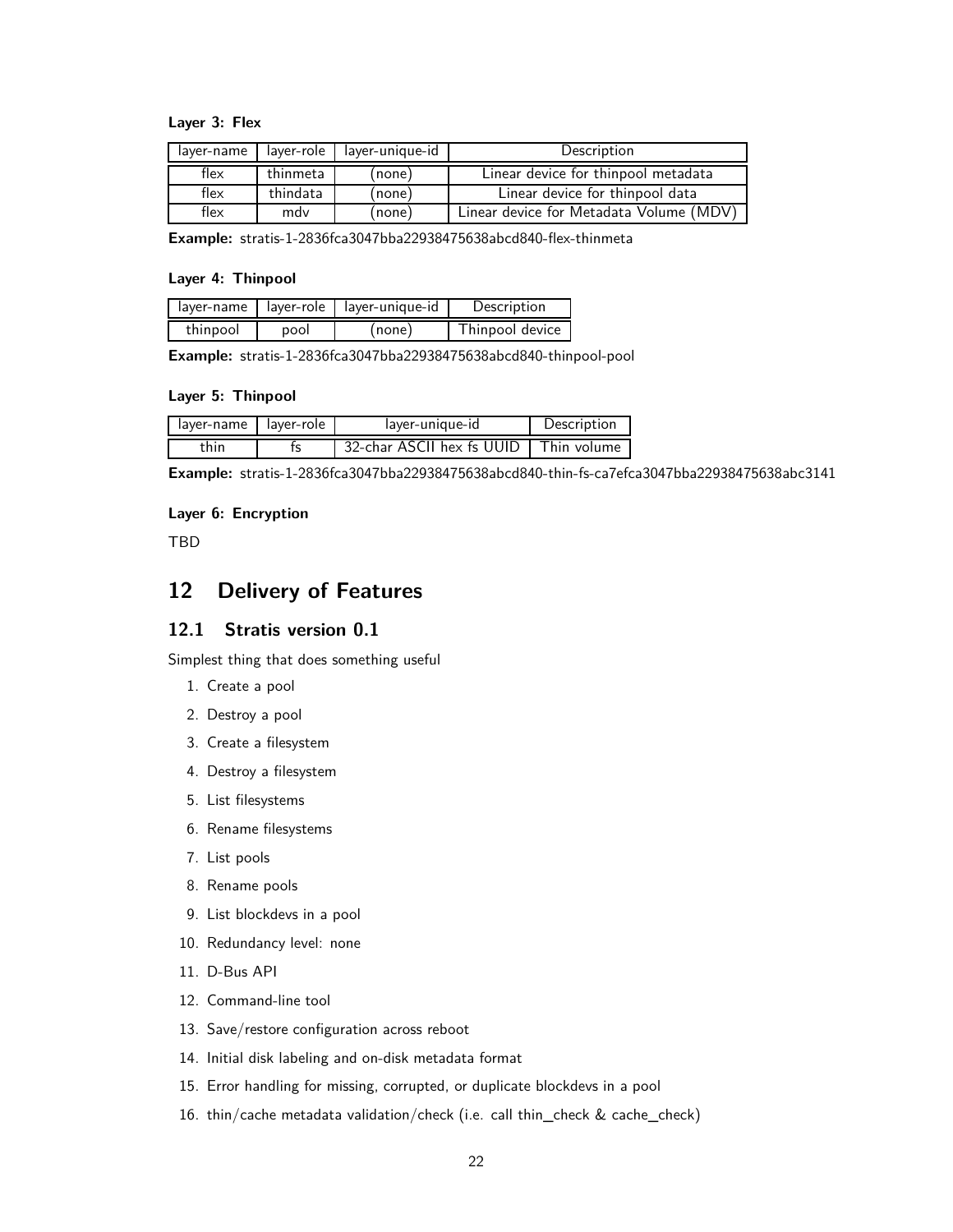### <span id="page-22-0"></span>**12.2 Stratis version 0.5**

Add cache tier & basic snapshot support

- 1. List cache blockdevs in a pool
- 2. Add cache blockdevs
- 3. Remove cache blockdevs
- 4. Write-through caching only
- 5. Create/destroy primary snapshots

### <span id="page-22-1"></span>**12.3 Stratis version 1.0**

Minimum Viable Product

- 1. Snapshot management: auto snaps, date-based culling, "promotion" from snap to "primary"
- 2. Monitor pool(s) for getting close to capacity, and do something (remount ro?) if dangerously full
- 3. Notification method to the user if pool is approaching user or system-defined capacity
- 4. Maintain filesystems: Grow a filesystem as it nears capacity
- 5. Maintain filesystems: Run fstrim periodically to release unused areas back to thinpool
- 6. Add and use an additional blockdev

### <span id="page-22-2"></span>**12.4 Stratis version 2.0**

Add Redundancy Support

- 1. Remove an existing blockdev
- 2. Redundancy level: raid1
- 3. Redundancy level: raid5
- 4. Redundancy level: raid6
- 5. Redundancy level: raid10
- 6. Cache redundancy level: raid1
- 7. Write-through caching enabled
- 8. Quotas
- 9. Blockdev resize (larger)
- 10. Spares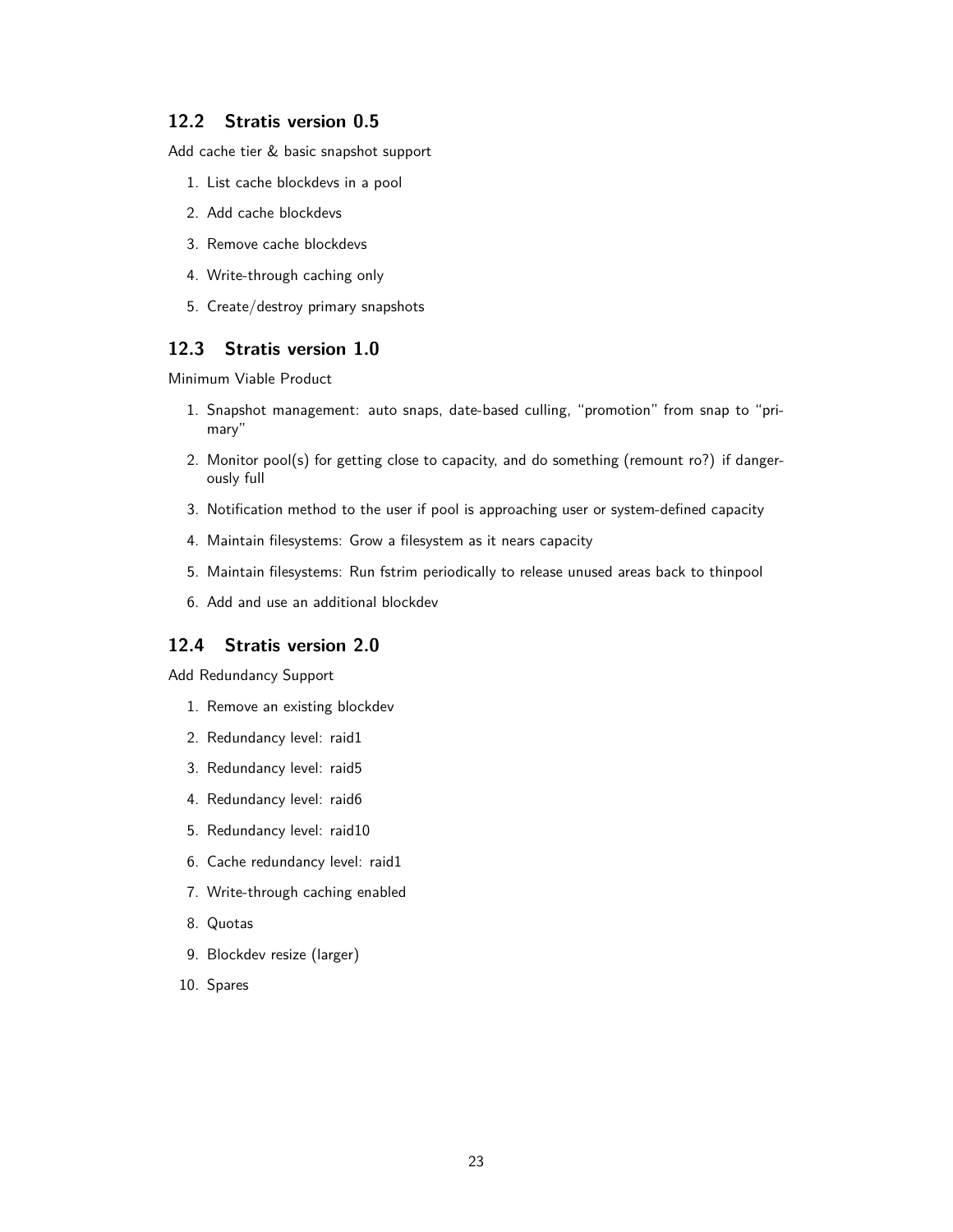### <span id="page-23-0"></span>**12.5 Stratis version 3.0**

Rough ZFS feature parity. New DM features needed.

- 1. Send/Receive
- 2. Integrity checking (w/ self-healing only if on raid)
- 3. Raid scrub
- 4. Compression
- 5. Encryption
- 6. Dedupe
- 7. Raid write log (on ssd? To eliminate raid write hole)

### <span id="page-23-1"></span>**12.6 Stratis version 4.0**

Future features and evolution

- 1. Change a pool's redundancy level
- 2. Boot from a filesystem
- 3. Libstoragemgmt integration
- 4. Multipath integration
- 5. Tag-based blockdev and filesystem classification/grouping
- 6. Mirroring across partitions within a pool, for multi-site or across hw failure domains (shelves/racks)
- 7. Support for byte-addressible persistent memory

# <span id="page-23-2"></span>**13 Schedule**

Very tentative: 0.1 1H 2017, 0.5 2H 2017, 1.0 1H 2018.

# <span id="page-23-3"></span>**14 Open Questions**

**Initial filesystem sizing.** Mkfs does different things depending on the size of the blockdev. If it's small then things will be suboptimal if we grow it substantially. Weigh this against too large, which would waste thinpool space (mkfs touches/allocates more thin blocks).

**Alignment and tuning of sizes across layers.** It would be great if the fs happens to write to a new location that allocates a thin block that it uses that entire block. Also, look at XFS allocation groups, they may work cross-purposes to thinpool by spreading files across the blkdev. Align as much as possible.

**Behavior when thin pool is exhausted.** Slow down? Switch all fs to read-only?

**Should we separate cache into read devs and write devs?** Write-back cache we may want to support redundancy (cache contains only copy of data until flush) whereas read cache redundancy serves little purpose, just reduces the total space available.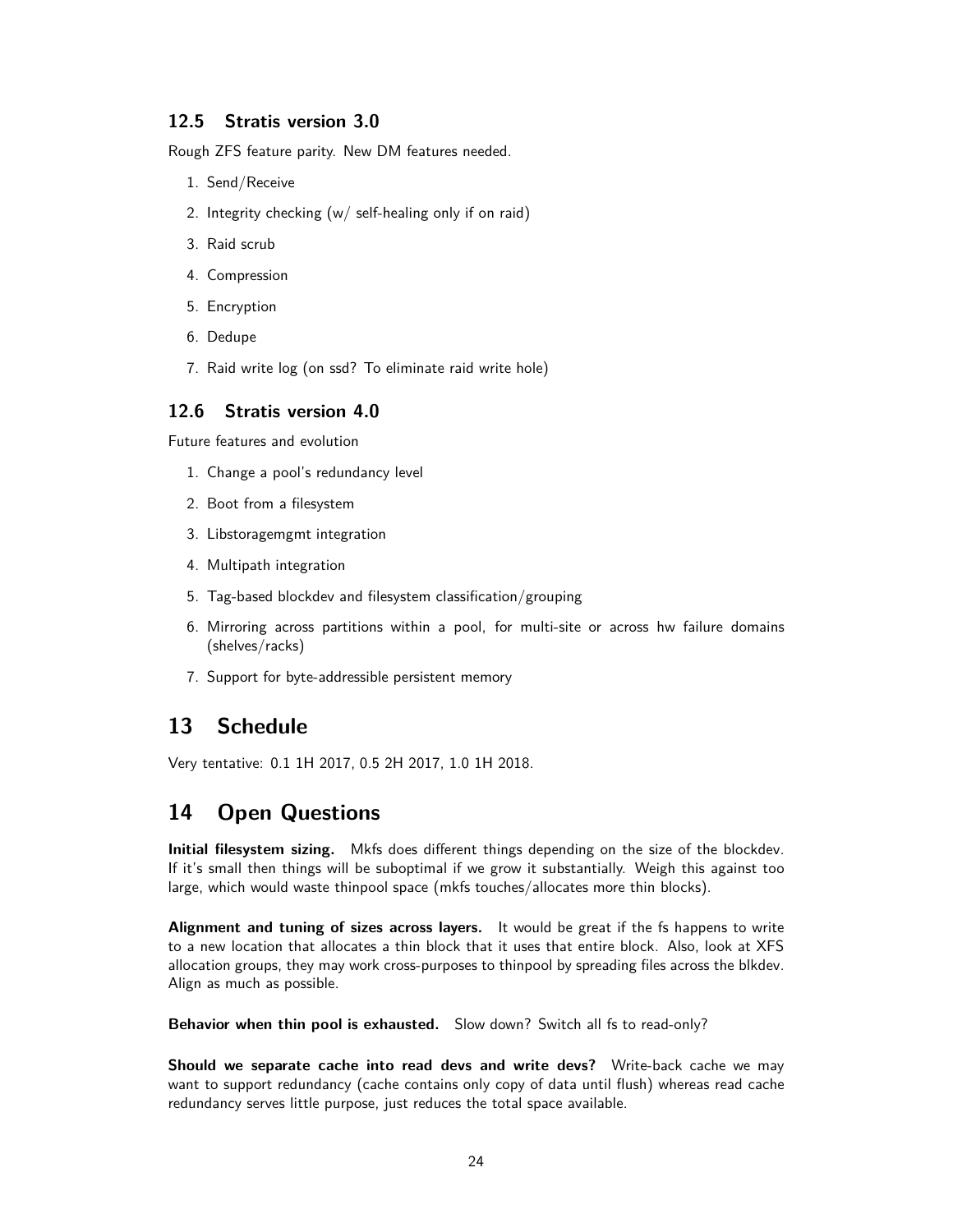**Being able to identify and differentiate blockdevs within a pool is very important, given how many there can be.** We should provide the user with system-generated info, and also allow the user to add their own descriptions of blockdevs.

#### **Journald interactions**

**Nfs interactions**